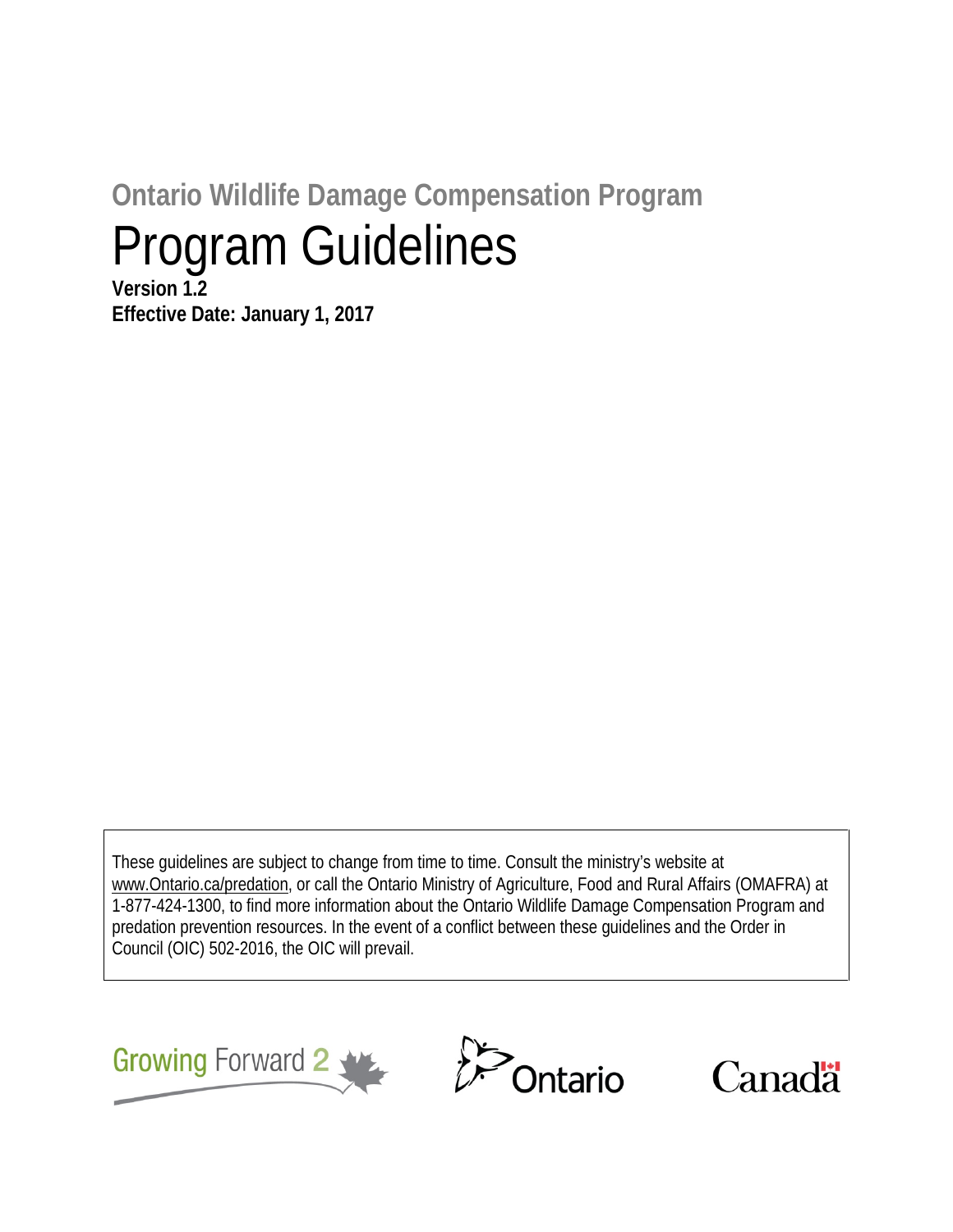# **Table of Contents**

| $\bullet$                                                                                        |  |
|--------------------------------------------------------------------------------------------------|--|
| $\bullet$                                                                                        |  |
| $\bullet$                                                                                        |  |
|                                                                                                  |  |
|                                                                                                  |  |
| $\bullet$                                                                                        |  |
| $\bullet$                                                                                        |  |
| $\bullet$                                                                                        |  |
| $\bullet$                                                                                        |  |
| Eligible Wildlife Species for Damage to Beehives, Bee Colonies and/or Beehive-related Equipment7 |  |
|                                                                                                  |  |
|                                                                                                  |  |
|                                                                                                  |  |
|                                                                                                  |  |
|                                                                                                  |  |
| $\bullet$                                                                                        |  |
| $\bullet$                                                                                        |  |
| $\bullet$                                                                                        |  |
|                                                                                                  |  |
|                                                                                                  |  |
|                                                                                                  |  |
|                                                                                                  |  |
|                                                                                                  |  |
|                                                                                                  |  |
|                                                                                                  |  |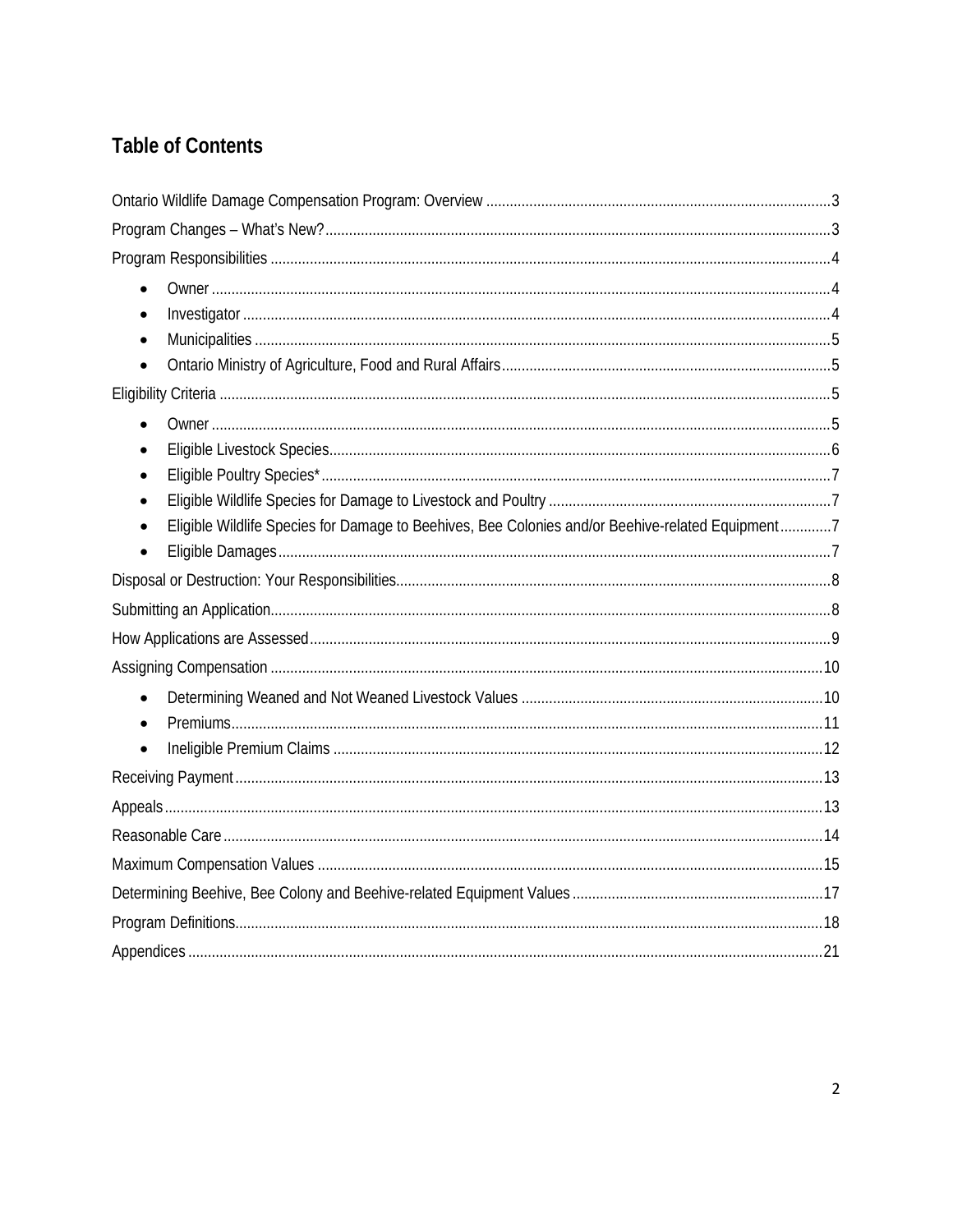# <span id="page-2-0"></span>**Ontario Wildlife Damage Compensation Program: Overview**

The Ontario Wildlife Damage Compensation (OWDC) Program provides financial assistance to owners whose livestock, poultry and/or honey bees have been damaged or killed by wildlife.

The OWDCP is part of *Growing Forward 2 (GF2)*, a five-year, \$1.5 billion federal-provincial-territorial funding program launched in 2013. *GF2* supports our agri-food and agri-products sector by encouraging innovation, competitiveness and market development and, offering business risk management assistance.

OMAFRA undertook a review of the OWDC Program to ensure it was delivering services to owners in an effective and efficient manner. The changes being brought forward are the outcome of the review, and these changes will streamline delivery of the program and ensure owners receive compensation in a consistent and timely manner.

# <span id="page-2-1"></span>**Program Changes – What's New?**

#### **A Standardized Valuation Model for Compensation Consistency**

OMAFRA is standardizing compensation rates that owners can receive for damage caused by predatory wildlife. OMAFRA will assign a fair market value (FMV) for livestock or poultry injured or killed by eligible wildlife. FMV is the average value an owner might receive for an animal with specific characteristics, such as age and weight.

A table of FMV, reflecting the different weights and classes of livestock and poultry, is publicly available on the ministry's website and is updated regularly (www.Ontario.ca/predation). A process has also been established to determine premiums for bred or registered livestock and poultry.

The standardized valuation model and premiums will bring greater transparency and consistency to the program and will ensure that owners receive compensation that reflects the fair market value of their livestock and poultry.

#### **Simplified Appeal Process**

A new appeal process has been implemented to streamline and simplify owners' requests for an appeal of their application. Details of the appeal process are set out in these guidelines.

#### **Simplified Reimbursement Process for Municipalities**

To streamline the reimbursement process for municipalities, the municipal application and program application have been combined. In cases where an appeal is not requested, municipalities will be notified of the assigned compensation value by OMAFRA within 20 business days after a decision letter is issued to the owner. Subsequently, municipalities will receive reimbursement from OMAFRA.

#### **Reasonable Care Plan**

A reasonable care plan template has been developed for owners to help them communicate prevention measures they have employed and/or plan to employ. If an owner submits five applications within one calendar year (January 1 to December 31), that owner will be required to submit a completed plan in order to remain eligible under the program. Owners may submit a biosecurity plan in the place of a reasonable care plan so long as it incorporates a predator entry control component. The plan allows owners to detail the predation prevention measures currently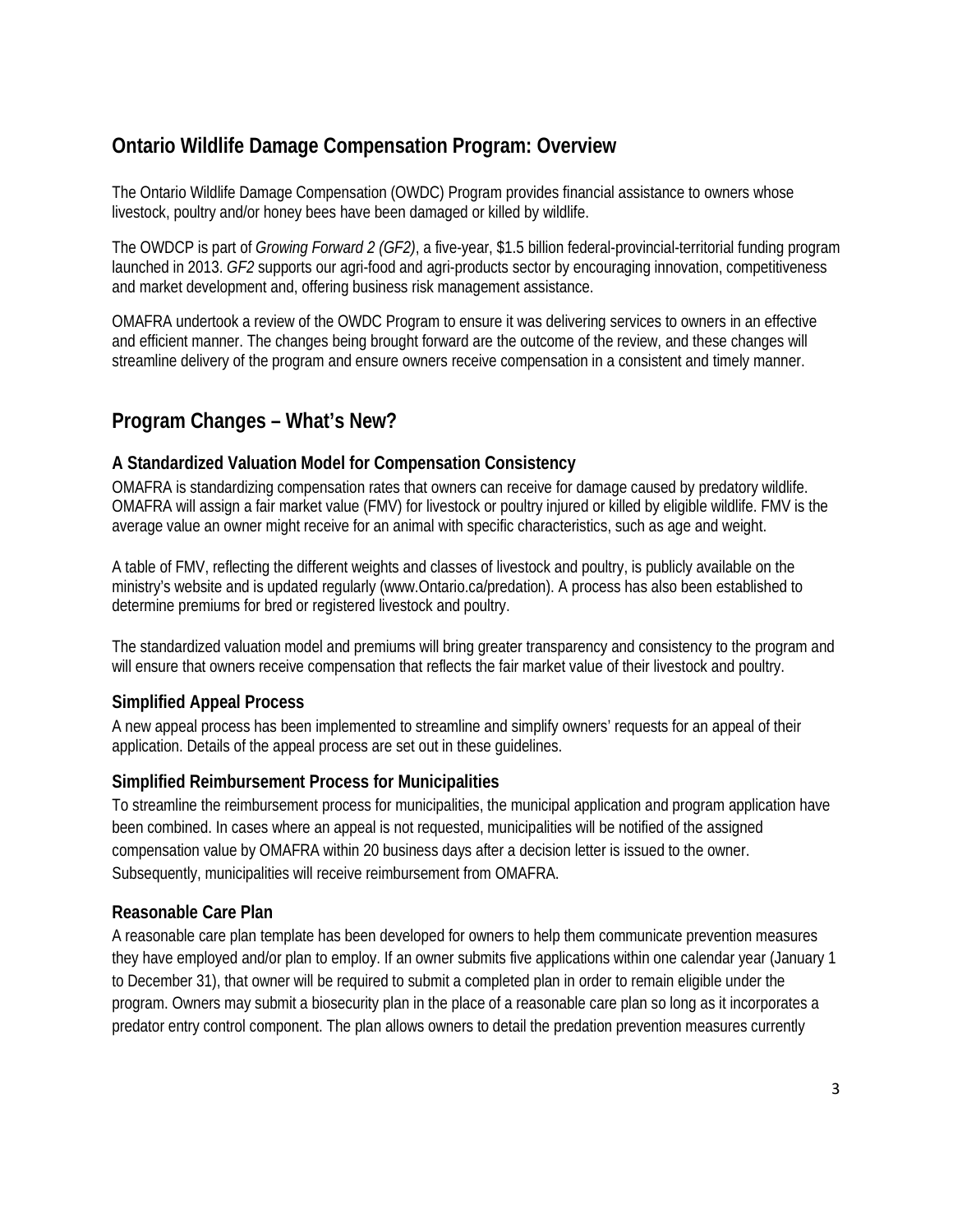being employed as well as potential enhancements they plan to implement to reduce the likelihood of further incidents.

# <span id="page-3-0"></span>**Program Responsibilities**

### <span id="page-3-1"></span>**Owner**

Owners are responsible for:

- Demonstrating reasonable care of livestock, poultry, beehives, bee colonies and beehive-related equipment in relation to the prevention of predation.
- Notifying their municipality within 48 hours of discovering the injury or death of livestock or poultry, or discovering damage to beehives, a bee colony and/or beehive-related equipment.
	- o If the incident occurs in a territory without municipal organization, the owner must notify OMAFRA (1-877-424-1300).
- Preserving the injury or kill site and carcass (or carcasses) until the municipal or territorial investigator has investigated and agrees it/they can be destroyed or disposed of, unless it contravenes the Ontario Regulation 106/09 of the *Nutrient Management Act, 2002*.
- Reviewing applications for accuracy and signing the application form prior to its submission.
- Disposing of all dead livestock and poultry in a manner that is acceptable under the Ontario Regulation 106/09 of the *Nutrient Management Act, 2002.*
- Submitting a completed reasonable care plan (see section called Reasonable Care) if an owner has submitted five applications to the program within one calendar year (January 1 to December 31) and intends to submit a subsequent application.

## <span id="page-3-2"></span>**Investigator**

The **municipal or territorial investigator** is responsible for:

- Carrying out a full and impartial investigation within 72 hours of receiving the notification of the injury or death of livestock or poultry.
- Taking three to six colour photos per eligible kill/injury incurred and collecting all necessary information to accurately complete the application.
- Municipal investigators are responsible for providing a completed program application to the owner and municipality within seven business days of completing an investigation.
- Territorial investigators are responsible for providing a completed program application to the owner and OMAFRA's program administrator within seven business days of completing an investigation, as well as any additional evidence from the owner.

The **bee investigator** is responsible for:

● Carrying out a full and impartial investigation with three business days of receiving notification of the damage to a beehive, bee colonies and/or beehive-related equipment.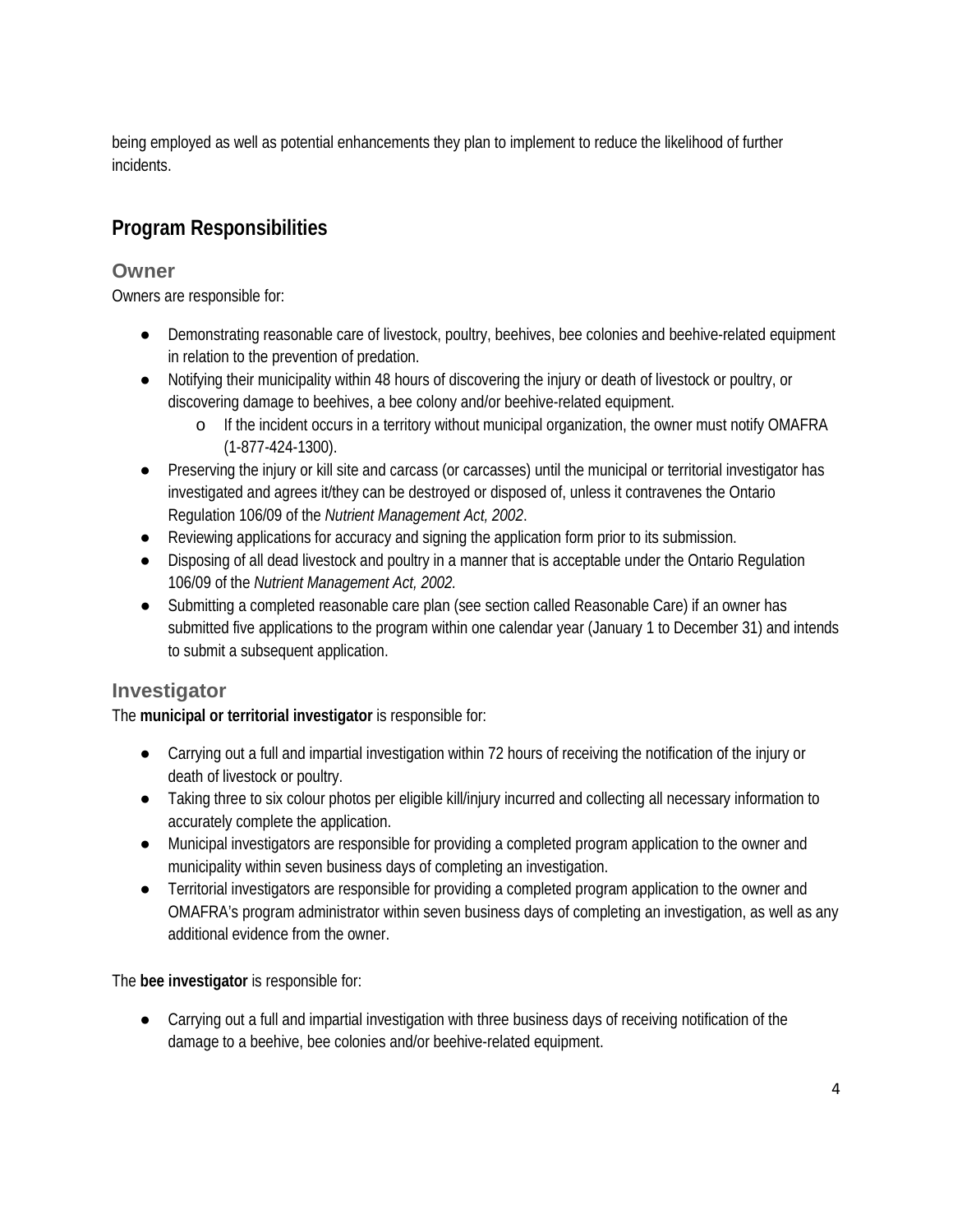● Providing a completed program application to the owner and OMAFRA's program administrator within seven business days of completing an investigation.

### <span id="page-4-0"></span>**Municipalities**

Municipalities are responsible for:

- Appointing municipal investigators.
- Reviewing and submitting completed applications and any additional evidence to OMAFRA's program administrator.
- Paying an owner's approved application, in accordance with the program guidelines and values assigned by the program administrator.
- Providing Statement of Farm Support Payments (AGR -1) to owners who receive compensation.
- Paying and reimbursing municipal investigators.

# <span id="page-4-1"></span>**Ontario Ministry of Agriculture, Food and Rural Affairs**

OMAFRA is responsible for:

- Administering the program.
- Appointing investigators for territories without a municipal organization.
- Posting the standardized pricing table containing the fair market values for all eligible livestock and poultry, and updating the table on a regular basis.
- Reviewing applications to determine eligibility and assigning values based on the evidence provided.
- Providing the owner with a written decision within 30 business days of receiving a complete application.
- Reviewing and assessing appeals.
- Reimbursing municipalities in accordance with the program quidelines.

# <span id="page-4-2"></span>**Eligibility Criteria**

### <span id="page-4-3"></span>**Owner**

To be eligible for the program, the owner must meet the following conditions:

- Be a person (includes a sole proprietor, corporation, partnership and unincorporated association).
- Be in compliance with and remain in compliance with all federal, provincial and municipal laws.
- Have a valid premises identification (PID) number for the farm property **where the damage or kill occurred** or a confirmation letter provided by the Indian Agriculture Program of Ontario (IAPO), or, for beehive, bee colony or beehive-related equipment damage, have a beekeeper ID registered under the *Bees Act*.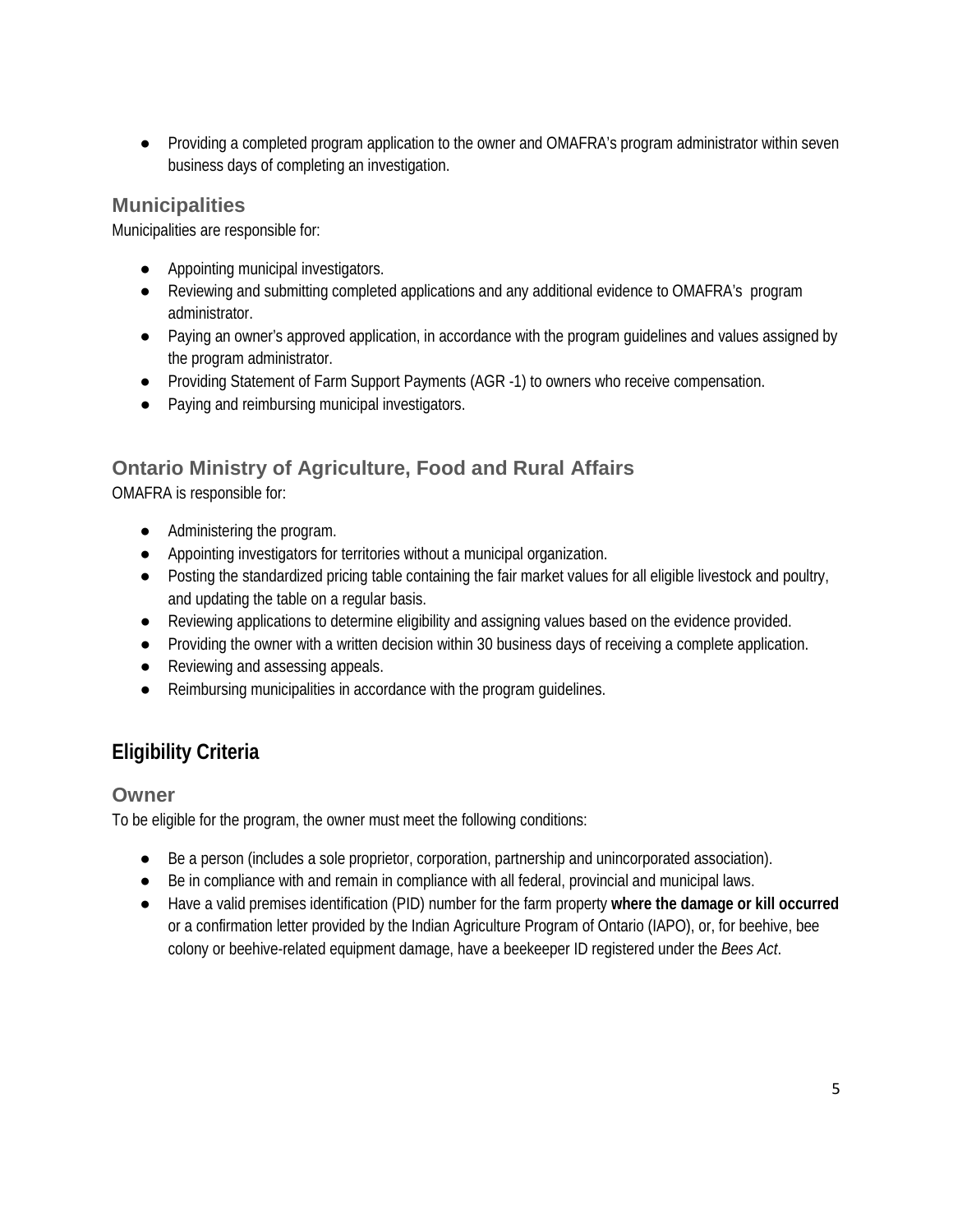#### *What is a premises identification (PID) number?*

A PID number is a unique identifying number assigned to a parcel of land. It is free and quick to obtain a PID. Visit the following website if you need to obtain one [\(www.ontarioppr.com\)](http://www.ontarioppr.com/) or call 1-855-697-7743. Most PIDs begin with "ON", then a seven-digit number.

- Have a valid Farm Business Registration Number (FBRN) or valid FBRN exemption.
	- A valid FBRN will be current as of the date of injury or death listed on the application, and it will also reference the owner's name (business or owner name) listed on the program application.

#### *What is a Farm Business Registration Number?*

This is a six-to-seven-digit number for a qualifying farm business. Farm businesses that declare gross farm incomes of \$7,000 or more (for income tax purposes) must register their farm business and pay the annual fee. A FBRN can be received by registering with Agricorp at 1-888-247-4999.

A valid FBRN exemption will:

- Be current as of the date of injury or death listed on the application.
- Reference the owner's name (business or owner name) listed on the program application
- Be one of the following:
	- o Religious Exemption: requires a copy of the Religious Exemption Letter as provided by the Agriculture, Food and Rural Affairs Appeal Tribunal (AFRAAT).
	- o Cultural Exemption for Indigenous producers: requires a letter from the Indian Agriculture Program of Ontario (IAPO) verifying the farm business operates in the First Nations community.
	- o Gross Farm Income Exemption Certificate: granted by OMAFRA.
- Provide and demonstrate that reasonable care of livestock, poultry, beehives, bee colonies and beehiverelated equipment has been taken in order to prevent predation.
- Ensure sufficient evidence is available in order to determine that predation was the cause of death/injury (see appendices C and D).
- Agree to fully cooperate with any audits related to compensation the owner receives under the program
- Be eligible to receive compensation.
- Agree to be bound by the requirements of the OIC and these program quidelines.

The Minister of Agriculture, Food and Rural Affairs may, on an annual basis, update the eligibility requirements and add further eligibility criteria.

#### <span id="page-5-0"></span>**Eligible Livestock Species**

| Alpaca       | Lynx    |
|--------------|---------|
| <b>Bison</b> | Llama   |
| Cattle       | Marten  |
| Deer         | Mink    |
| Donkey       | Mule    |
| Flk          | Ostrich |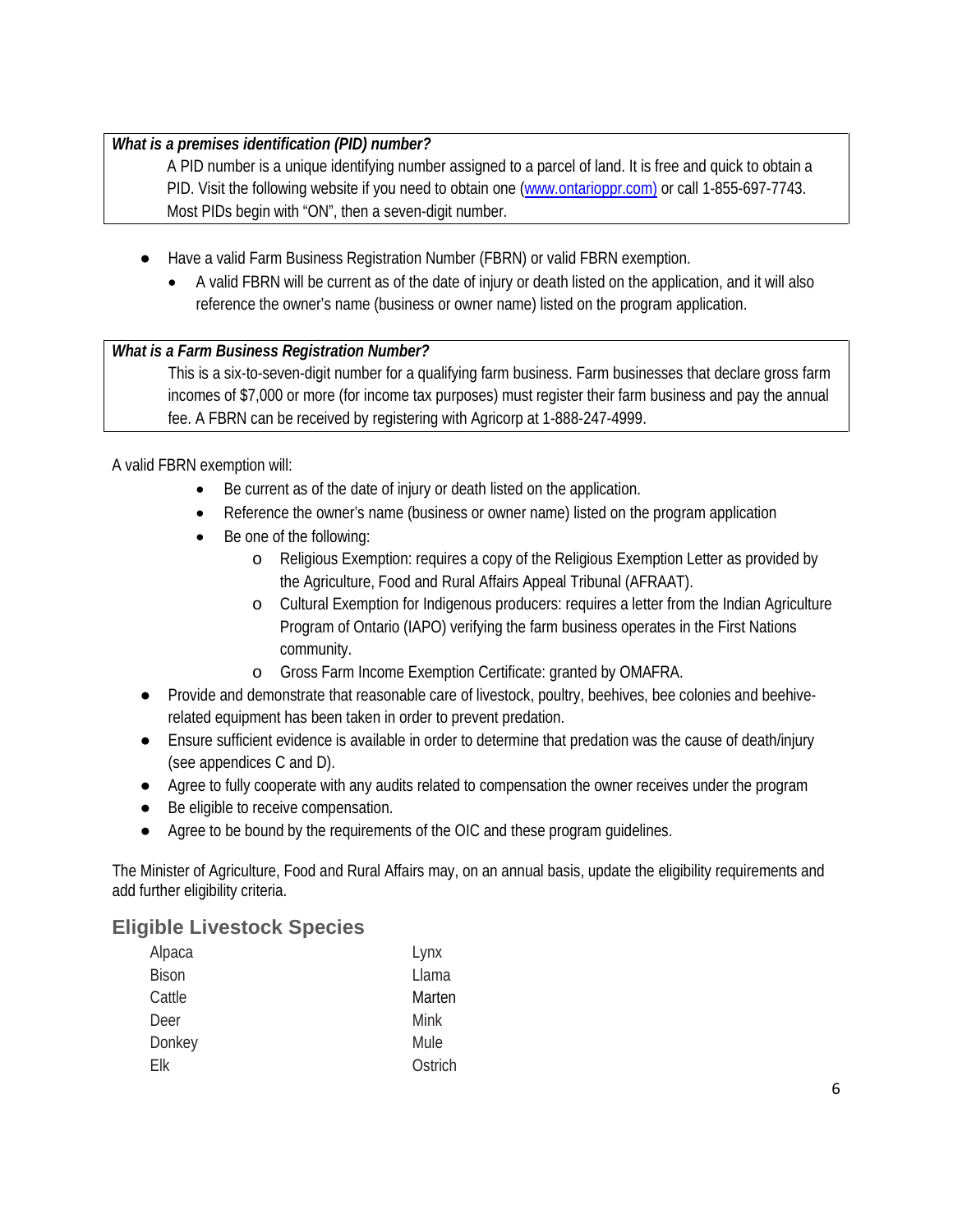| Emu        | Racoon |
|------------|--------|
| <b>Fox</b> | Rabbit |
| Fisher     | Rhea   |
| Goat       | Sheep  |
| Horse      | Swine  |

### <span id="page-6-0"></span>**Eligible Poultry Species\***

| Bobwhite, northern   | Partridge, gray (Hungarian) |
|----------------------|-----------------------------|
| Chicken              | Pheasant, ring-necked       |
| <b>Duck</b>          | Ptarmigan, rock             |
| Goose                | Ptarmigan, willow           |
| Grouse, ruffed       | Turkey, wild                |
| Grouse, spruce       | Turkey                      |
| Grouse, sharp-tailed |                             |

**\***The total weight of poultry injured or killed must be more than 25 kilograms (55 pounds) on a single application.

# <span id="page-6-1"></span>**Eligible Wildlife Species for Damage to Livestock and Poultry**

| Bear          | Hawk           |
|---------------|----------------|
| <b>Bobcat</b> | Lynx           |
| Cougar        | <b>Mink</b>    |
| Coyote        | Raccoon        |
| Crow          | Raven          |
| Eagle         | Turkey vulture |
| Elk           | Weasel         |
| Fisher        | Wolf           |
| Fox           |                |

# <span id="page-6-2"></span>**Eligible Wildlife Species for Damage to Beehives, Bee Colonies and/or Beehive-related Equipment**

| Bear         | Raccoon |
|--------------|---------|
| <b>Skunk</b> | Deer    |

### <span id="page-6-3"></span>**Eligible Damages**

- Eligible livestock/poultry killed by an eligible predator.
- Veterinarian costs for eligible livestock/poultry injured by an eligible predator.
- Beehives, bee colonies and/or beehive-related equipment damaged by an eligible predator.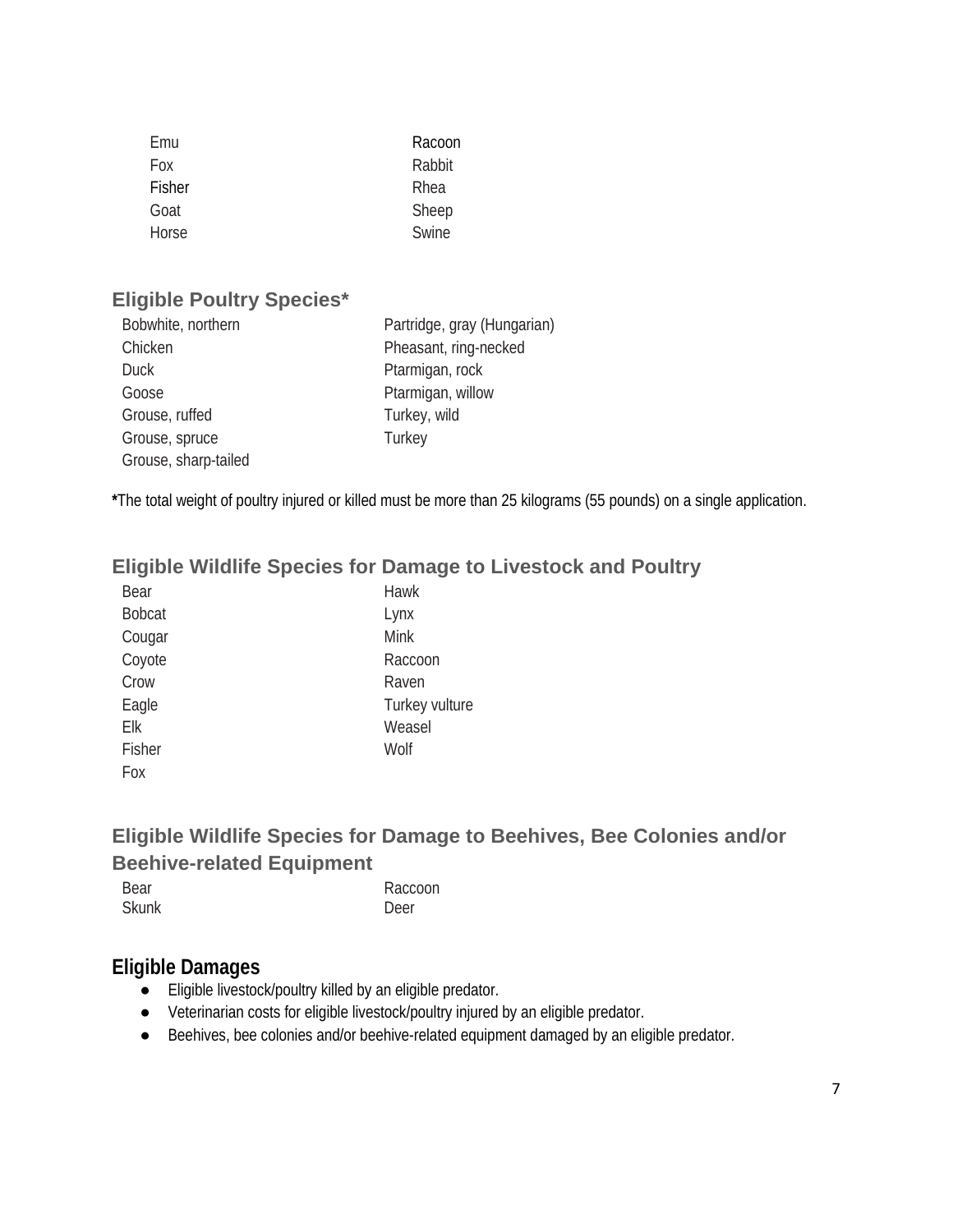# <span id="page-7-0"></span>**Disposal or Destruction: Your Responsibilities**

# **Livestock or Poultry**

The owner of the livestock or poultry cannot destroy, dispose of, or permit to be destroyed or disposed of, the carcass of any livestock or poultry reported killed until the municipal or territorial investigator has seen the carcass(es) and agrees that the carcass(es) can be destroyed or disposed of. The one exception to this rule is if the owner of the livestock or poultry is required to dispose of the livestock or poultry because of the requirements set out under Ontario Regulation 106/09 (Disposal of Dead Farm Animals), which states, "an operator may hold a dead farm animal following its death for up to seven (7) days for the purposes of a post-mortem activity." The owner of livestock or poultry shall comply with the requirements set out for the disposal of animals under Ontario Regulation 106/09 of the *Nutrient Management Act, 2002* at all times.

Where the municipal or territorial investigator is unable to complete a full investigation within seven days, the owner will need to dispose of the carcass(es). Given that the municipal or territorial investigator will not have an opportunity to see the carcass(es), the death will be attributed to wildlife provided that the owner has collected sufficient evidence to demonstrate that the death was caused by wildlife and that the carcass(es) was/were disposed of in accordance with Ontario Regulation 106/09. The owner is encouraged to take and submit colour photos of the carcass(es), the location where the carcass(es) was/were found and document all evidence indicating an attack occurred to ensure that the program administrator possesses sufficient evidence to evaluate the application.

For more information on deadstock disposal please consult the following website: [www.omafra.gov.on.ca/english/livestock/deadstock/.](http://www.omafra.gov.on.ca/english/livestock/deadstock/)

# **Bee Colony, Beehive or Beehive-related Equipment**

The owner of the beehive, bee colony or beehive-related equipment shall not destroy or dispose of, or permit to be destroyed or disposed of, the beehive, bee colony or beehive-related equipment reported damaged until the bee investigator has seen the beehive, bee colony or beehive-related equipment and agrees that it can be destroyed or disposed of.

# <span id="page-7-1"></span>**Submitting an Application**

For owner and investigator guidance through the application process, consult the following:

- Appendix A Steps to Take If You Suspect Your Livestock or Poultry are Injured or Killed By Wildlife
- Appendix B Steps to Take If You Suspect Your Bee Colonies, Beehives and/or Beehive-related Equipment Have Been Damaged By Wildlife
- Appendix C Completing an Application for the Livestock or Poultry Owner
- Appendix D Completing an Application for Beekeepers

The municipality or, in the case of an unorganized territory, the territorial investigator is responsible for completing the following tasks prior to submitting the application to the program administrator:

- Verify that the application is complete.
- Ensure that all required supporting documentation, including photographs, have been included.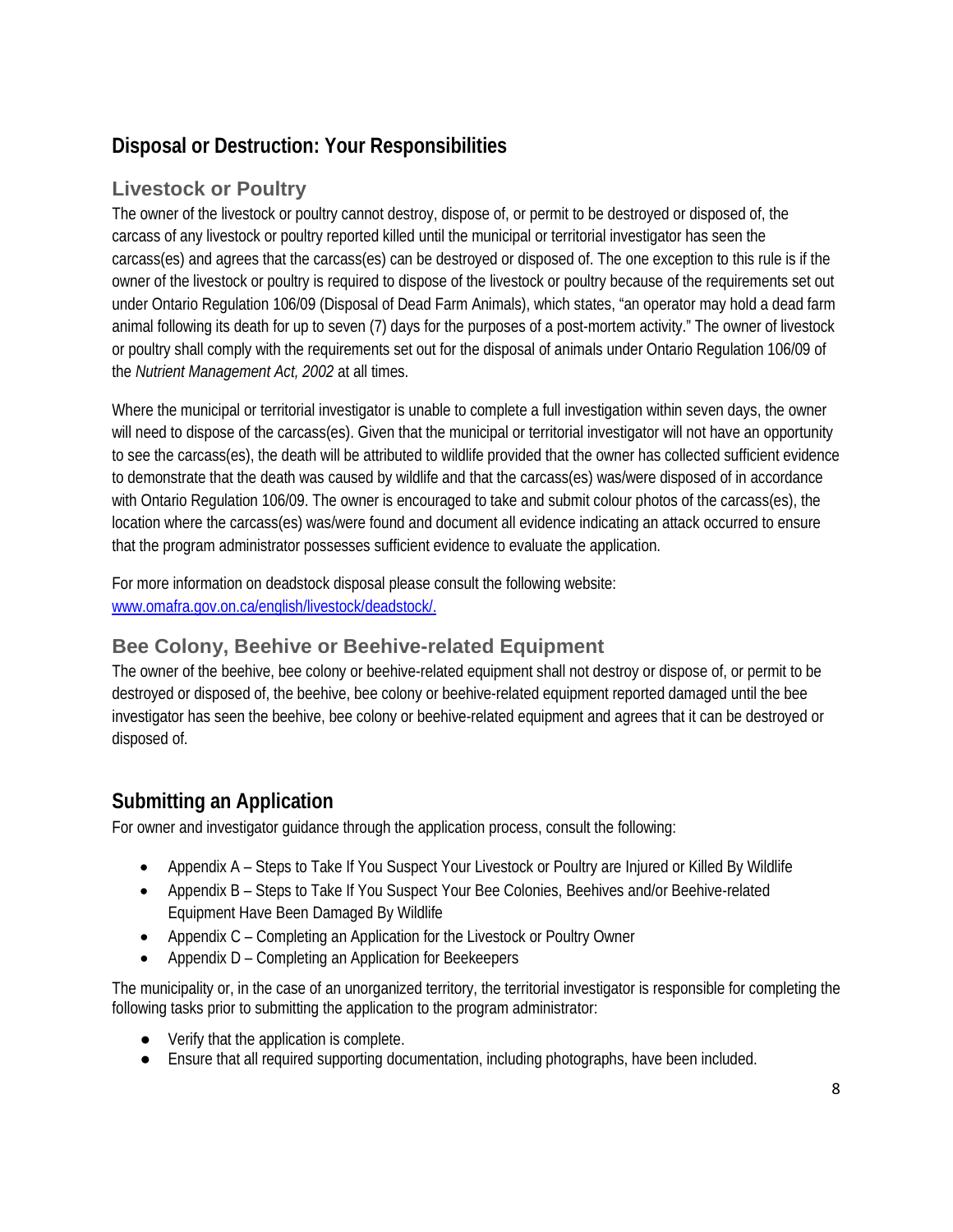- Check that the application has been signed by the municipal investigator, municipality and owner.
- If the owner indicated on the application that he or she wished to provide additional evidence, ensure this has been included in the submission.

Completed applications, including photos and supporting documentation, may be emailed to [wildlife.damage@ontario.ca.](mailto:wildlife.damage@ontario.ca)

If possible, combine all attachments into a single PDF file. The maximum file size is 10 megabytes (MB) per email attachment. You can send multiple emails if necessary.

# <span id="page-8-0"></span>**How Applications are Assessed**

All applications received within the required timelines will be assessed by the program administrator against the following criteria:

- The owner meets all eligibility requirements.
- The application is complete:
	- o If the application is incomplete or missing information, OMAFRA will contact the municipality, or territorial investigator in the case of territory without a municipal organization, to request that the information be provided within 15 business days.
	- o If the information is not provided to OMAFRA within this period, the application will be deemed incomplete and declined.
- Livestock and/or poultry have been injured or killed by an eligible wildlife species or bee colonies, beehives and/or beehive-related equipment has been damaged by an eligible wildlife species.
- Total weight of poultry injured or killed on a single application is more than 25 kilograms (55 pounds).
- The livestock, poultry or bee colony were in good health prior to the predation event.
- There is sufficient evidence to demonstrate that the livestock, poultry or bee colony was killed or injured as a result of predation, not by disease, sickness or natural causes. Subsequently the injured animal, carcass or bee damage must be present and directly assessed by the investigator. One of the following must also be captured in the photographic and written evidence collected by the investigator:
	- i. Signs that livestock bled from the attack.
	- ii. Signs of tissue damage (bruising) under the lacerations and puncture wounds.
	- iii. Signs of a struggle, drag marks on the ground, broken vegetation and/ or blood around the site.
- Evidence must include complete descriptions and supporting photos of the killed/injured species (see appendices C and D).
- Damage was not caused by a dog.
- There is evidence that efforts at reasonable care have been and are being taken to prevent future incidences of predation (see appendices C and D).

If the application is deemed eligible and valid, OMAFRA will assign a value for the damages.

If the application is determined to be ineligible by the municipal or territorial investigator, or by OMAFRA, the application will be denied.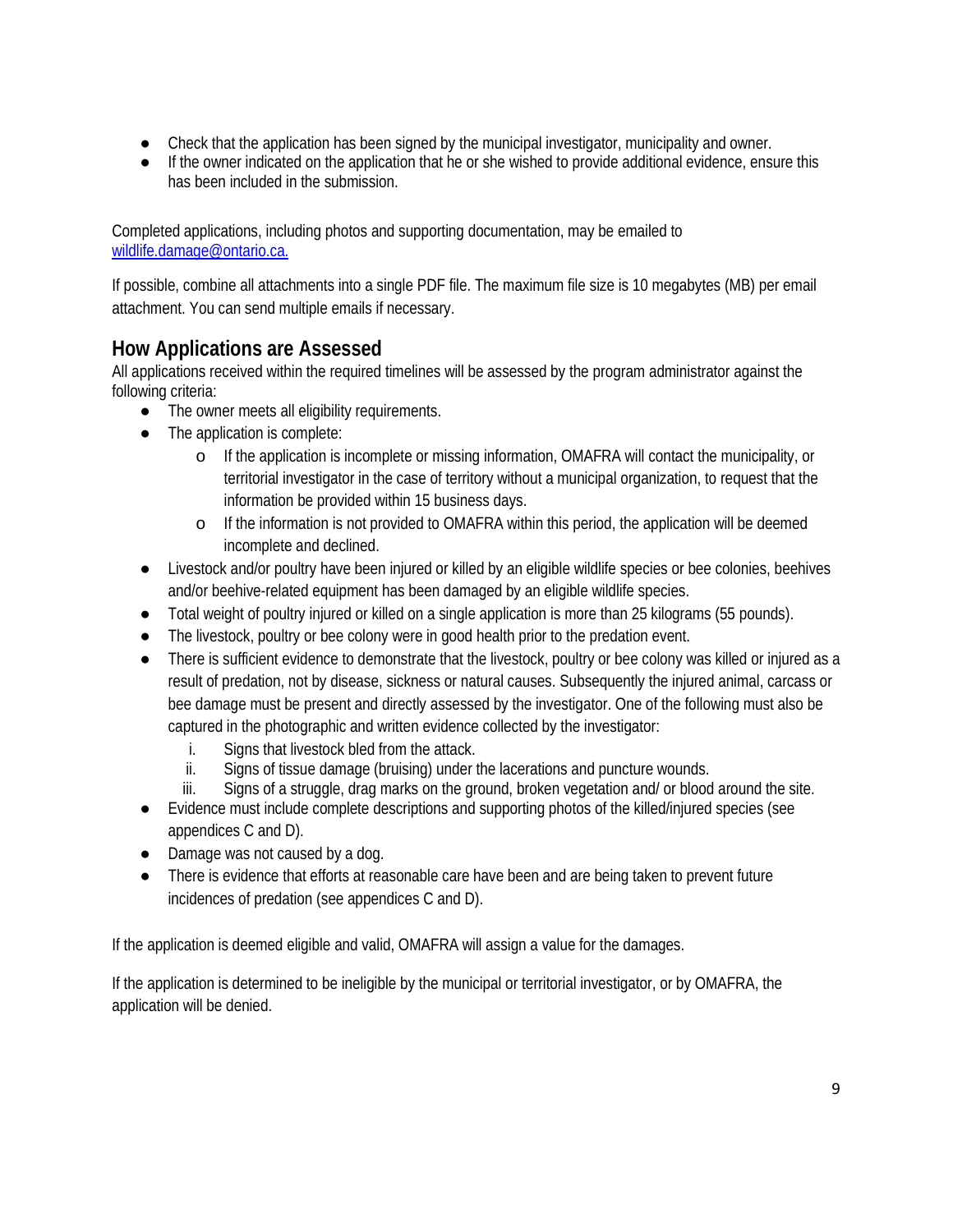# <span id="page-9-0"></span>**Assigning Compensation**

A standardized valuation table will be used to assign a value to an application that has been found to be eligible for compensation. The tables are reviewed regularly and updated depending on the availability of new market data. The standardized valuation tables comprise industry-recognized market data (e.g., Statistics Canada and AgriStability sources).

Current standardized valuation tables as well as archived tables from past months can be found online at [www.Ontario.ca/predation.](http://www.ontario.ca/predation)

# <span id="page-9-1"></span>**Determining Weaned and Not Weaned Livestock Values**

## **For Weaned Beef and Dairy Calves**

Compensation is determined using the indicated weight and standardized FMV.

## **For Young Calves (not weaned)**

Beef calves are assumed to weigh 500 pounds at weaning age. Newborn calves and calves up to one month of age are to be compensated at 70 per cent of weaning value using the standardized valuation tables. The value increases by five per cent a month and reaches full value at seven months of age.

| Age of Calf | <b>Discount Multiplier (%)</b> |
|-------------|--------------------------------|
| 0-1 Month   | 70                             |
| 2 Months    | 75                             |
| 3 Months    | 80                             |
| 4 Months    | 85                             |
| 5 Months    | 90                             |
| 6 Months    | 95                             |

## **For Weaned Lambs and Kids**

Compensation is determined using the indicated weight and standardized FMV.

### **For Young Lambs and Kids (not weaned)**

Newborn lambs and kids are valued at 45 per cent of the FMV. The value increases by five per cent a week and reaches full value at 12 weeks of age. The following table shows the per cent of full value for each week of age.

| Age of Lamb or Goat Kid | Percentage of Full Value |
|-------------------------|--------------------------|
| 1st week                | 45                       |
| 2nd week                | 50                       |
| 3rd week                | 55                       |
| 4th week                |                          |
| 5th week                |                          |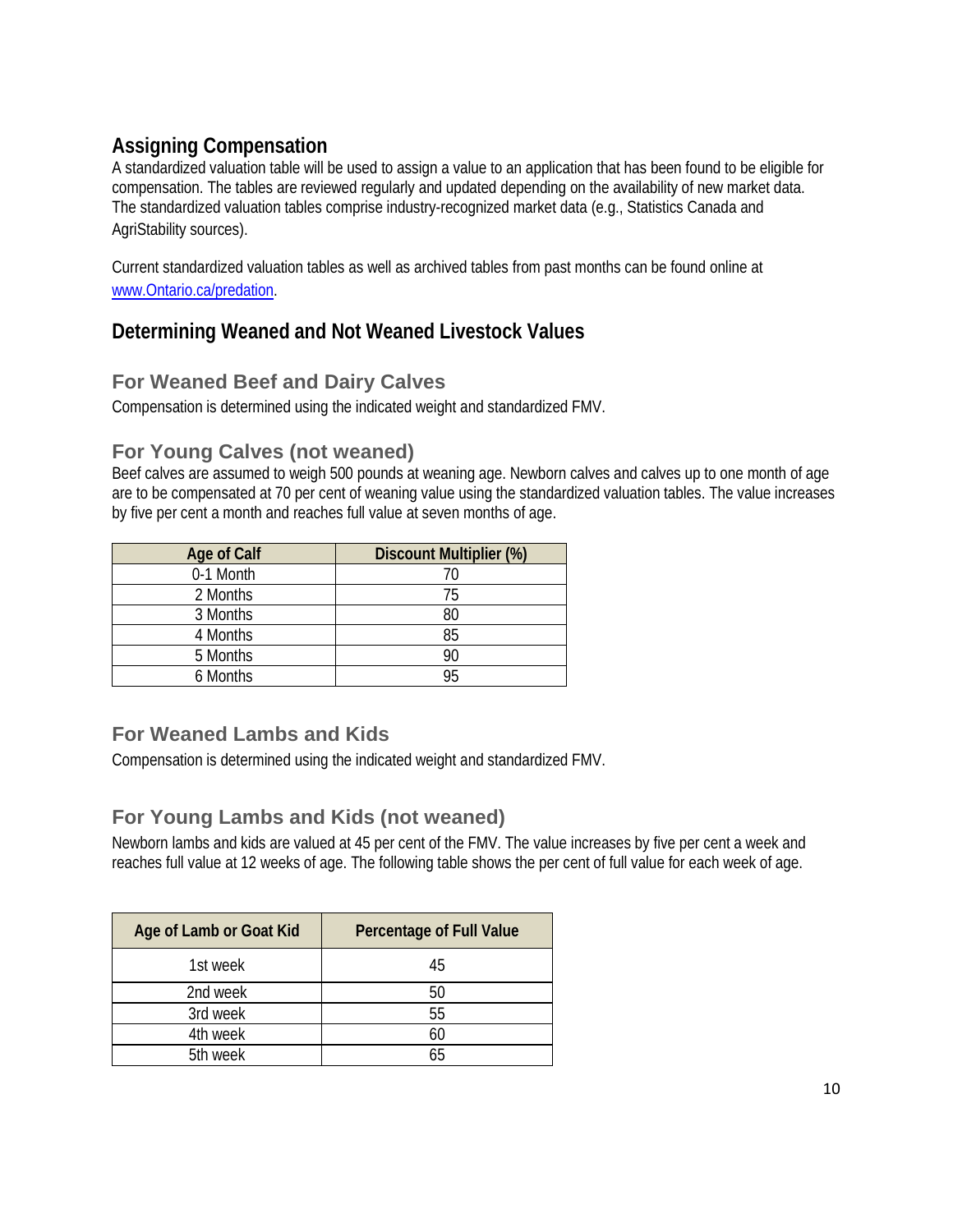| 6th week  |     |
|-----------|-----|
| 7th week  | 75  |
| 8th week  | 80  |
| 9th week  | 85  |
| 10th week | 90  |
| 11th week | 95  |
| 12th week | 100 |

### <span id="page-10-0"></span>**Premiums**

The program will pay premiums for agricultural livestock and poultry only when the required documentation can be provided by the owner. Premiums are calculated using an evidence-based approach with industry-recognized market data.

## **Registered Cattle, Sheep and Goats**

#### **Cattle**

Registered purebred cattle will be compensated at one-and-a-half times the FMV set out in the standardized valuation tables, up to the maximum compensation value for registered cattle (see section Maximum Compensation Values in these program guidelines).

**Required Documentation:** The owner must provide registered purebred documentation and evidence of an ID tag or tattoo that matches the registered purebred documentation for the predated animal. Parental registration documents will be accepted if additional documentation is provided demonstrating a genetic link between the predated calf and the registered parents.

#### **Sheep and Goats**

Registered purebred sheep and goats will be compensated at two times the FMV set out in standardized valuation tables, up to the maximum compensation value for registered sheep and goats (see Maximum Compensation Values in these program guidelines).

**Required Documentation:** The owner must provide registered purebred documentation and evidence of an ID tag or tattoo that matches the registered purebred documentation for the predated animal. Parental registration documents will be accepted if additional documentation is provided demonstrating a genetic link between the predated lamb or kid and the registered parents.

# **Pregnant Cattle, Sheep and Goats**

#### **Cattle**

Pregnant cattle will be compensated at one-and-a-half times the FMV set out in standardized valuation tables, up to the maximum compensation value for unregistered cattle (see section Maximum Compensation Values in these program guidelines).

**Required Documentation:** The owner must provide breeding records for the predated animal. The submitted records must contain the following information to be eligible:

● ID (animal or group)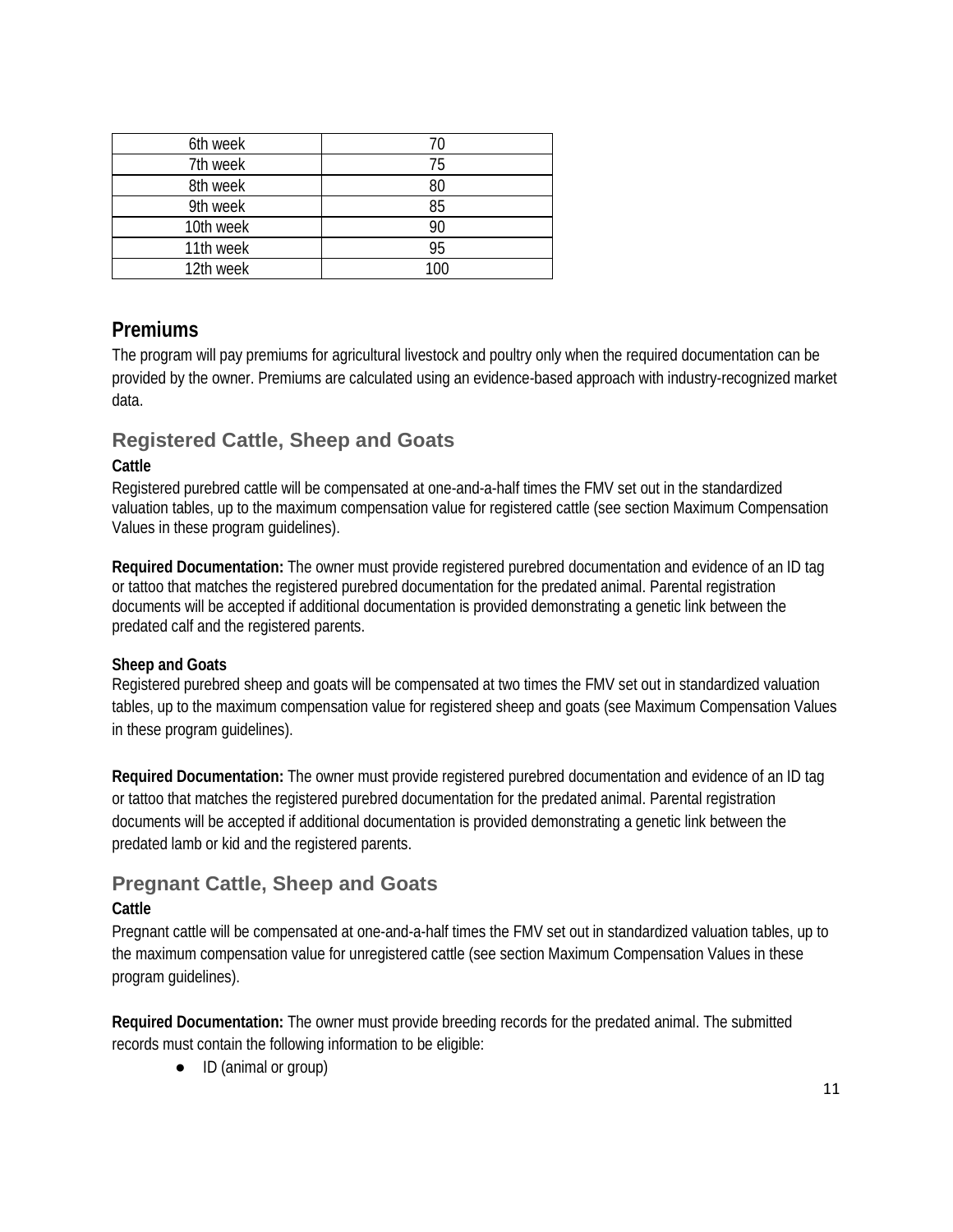- Insemination date (if applicable)
- Date exposed to bull
- Estimated calving date
- Confirmation of pregnancy date

#### **Sheep and Goats**

Pregnant ewes and does will receive \$70 per ewe or doe, in addition to the FMV set out in standardized valuation tables, and up to the maximum compensation value for unregistered sheep or goat (see section Maximum Compensation Values in these program guidelines).

**Required Documentation:** The owner must provide an ultrasound report or breeding records for the predated animal. Submitted records must contain the following information to be eligible:

- ID (animal or group)
- Number of ewes or does (if applicable)
- Ram or buck ID (animal or group)
- Dates rams or bucks went in and came out
- Estimated lambing or kidding date

#### **Breeding Poultry**

Breeding stock values are factored into standardized valuation tables found at [www.Ontario.ca/predation.](http://www.ontario.ca/predation)

**Required Documentation:** The owner must provide sales receipts demonstrating the majority of the flock was sold to breeders and proof of pedigree from a breeder company to support grandparent, great-grandparent, foundation and pedigree stock claims.

#### **Other Breeding Livestock**

Premiums may be considered for other types of breeding livestock if the owner submits breeding records or equivalent documentation and receipts (issued within the last 18 months) with his or her application.

#### <span id="page-11-0"></span>**Ineligible Premium Claims**

<span id="page-11-1"></span>Flock damage is not eligible for compensation under the program.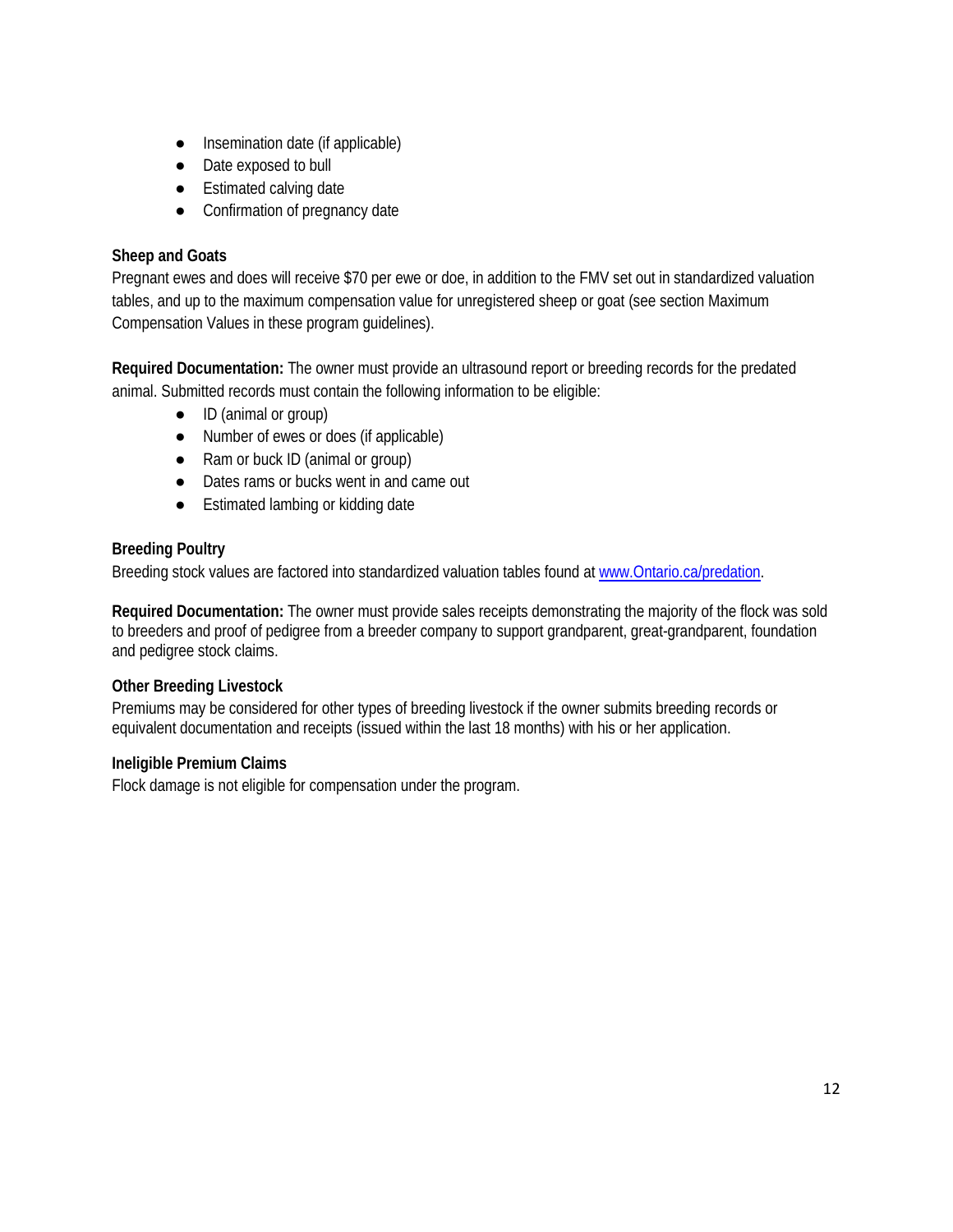# **Receiving Payment**

OMAFRA will provide a written decision letter to the owner notifying him or her of the application assessment results, including any compensation value assigned. If an appeal is not requested, the municipality will receive notification of the assigned compensation value 20 business days after the date of the original decision letter. Payment will then be released by the municipality to the owner. OMAFRA will reimburse the municipality for the assigned compensation value indicated in the notification letter. An administrative allowance of \$30 per application will also be provided by OMAFRA to municipalities to assist with application processing costs. Payments to beekeepers and those in a territory without a municipal organization will come directly from the OMAFRA.

If requested by the local municipality or OMAFRA, owners must provide either a Canada Revenue Agency business number or a Social Insurance Number (SIN) before compensation can be issued.

Compensation payable under the program is taxable income.

- Municipalities/OMAFRA are required to complete and issue a Statement of Farm Support Payment (AGR-1 form) at the end of a given calendar year to all owners who received compensation, in compliance with CRA requirements.
- Municipalities/OMAFRA must submit the AGR-1SUM Return of Farm-Support Payment to the CRA.

# <span id="page-12-0"></span>**Appeals**

OMAFRA will provide written notification to the owner and the municipality of the application assessment results, including any compensation value assigned. If an owner does not agree with the written results of his or her assessed application, he or she may request, in writing, an appeal of the decision. A written request for an appeal must be received by the program administrator within 20 business days of the date indicated on the notification letter. A fee of \$25, in the form of a cheque or money order payable to "Minister of Finance," is also required to process the appeal request; however, the fee will be refunded if the director makes a decision that favours the owner's position.

# **How to Request an Appeal**

Send a letter to:

Ontario Ministry of Agriculture, Food and Rural Affairs Attention: OWDCP Program Administrator Rural Programs Branch 1 Stone Road West, 4th floor NW Guelph, ON N1G 4Y2

- Identify the application by the application number contained in the decision letter and the date of the letter contained therein.
- Indicate that you wish to appeal the outcome of the application.
- Indicate in the letter your reason(s) for appealing.
- Provide any additional evidence to substantiate your reason(s) for appealing.
- Include the \$25 fee payable to "Minister of Finance" (cheque or money order).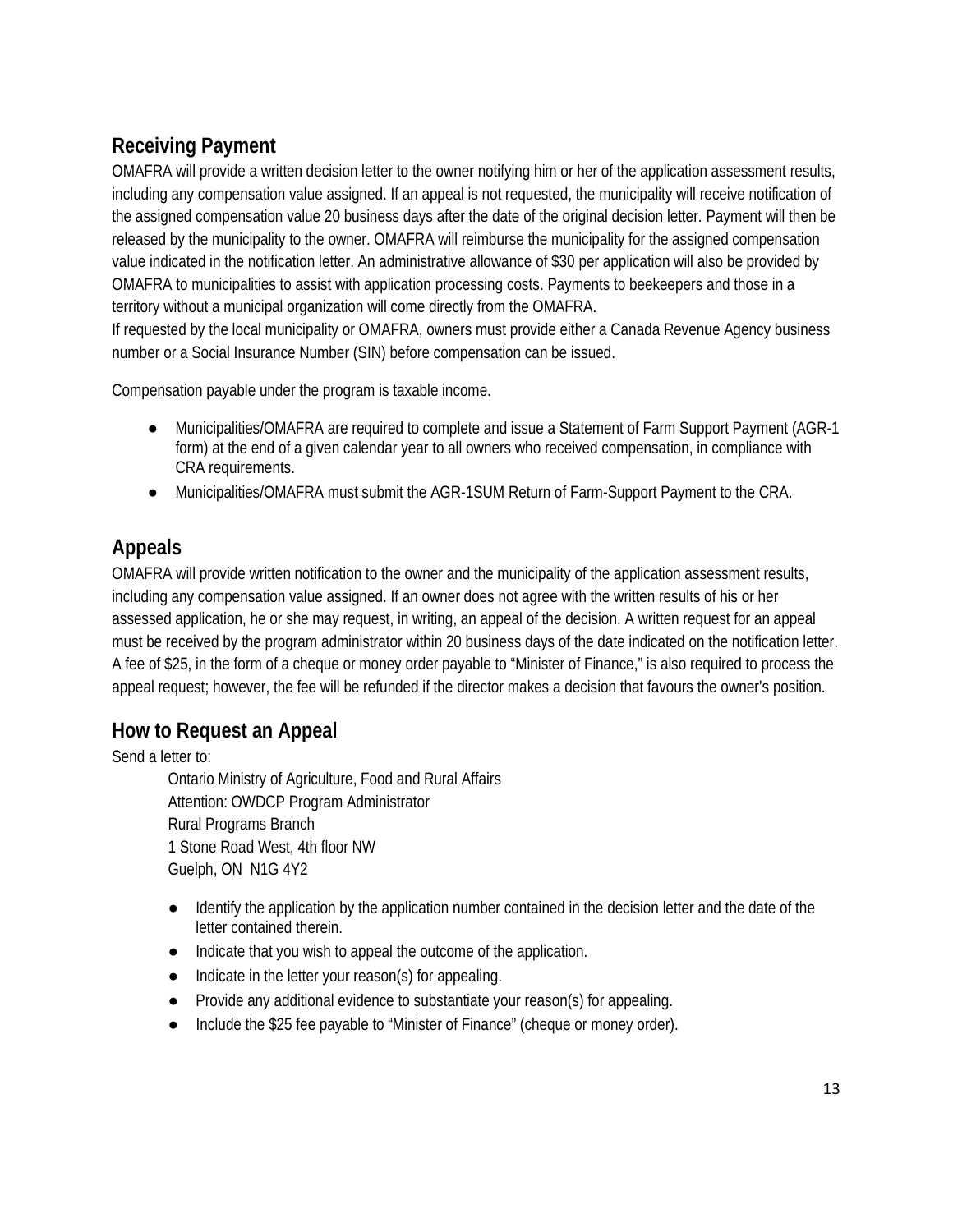The director of appeals will conduct a comprehensive re-valuation of the claim and respond within 20 business days of receiving the appeal. The director may adjust compensation awarded by the program administrator, either higher or lower, or deny the claim. The director will provide a copy of the decision to the owner, the program administrator and the respective municipality.

# <span id="page-13-0"></span>**Reasonable Care**

As an eligibility requirement, owners must have implemented reasonable care measures to prevent predation on the property where the kill/injury occurred. Owners must be capable of identifying all investments, retained services and farm management practices that have been employed over time to mitigate predation. If consistent predation is occurring, a scalable prevention plan should be implemented. Owners must also be in compliance with all dead livestock disposal regulations.

A reasonable care plan is required for owners who have already submitted five applications in a given calendar year (January 1 to December 31). This plan requires owners to identify all implemented and planned investments, services retained and farm management practices employed to mitigate predation on their farm premises (or multiple premises). Owners must employ or plan to employ predation prevention measures that are reasonably in proportion to the predation they have experienced. Planned reasonable care measures, which have been indicated on a reasonable care plan, must be implemented by the owner within a practical period of time. Alternatively, a biosecurity plan may be submitted in the place of a reasonable care plan, so long as it incorporates a predator entry control component.

All reasonable care plans (or biosecurity plans) are reviewed and assessed by OMAFRA. Where a plan is required, all applications will be deemed ineligible until the requested plan is submitted and reviewed.

The completed reasonable care plan (or biosecurity plan) should be sent directly to the program administrator by email [\(wildlife.damage@ontario.ca\)](mailto:wildlife.damage@ontario.ca) or by mail:

Ontario Ministry of Agriculture, Food and Rural Affairs Attention: Program Administrator, OWDCP Rural Programs Branch 1 Stone Road West, 4th Floor NW Guelph, ON N1G 4Y2

OMAFRA will send a reasonable care plan template to owners at the time a fifth application is processed. The template is also available at [www.Ontario.ca/predation.](http://www.ontario.ca/predation)

#### **Enforcement of Animal Cruelty Laws**

In circumstances where OMAFRA is concerned with the well-being of farm animals, the Ontario Society for the Prevention of Cruelty to Animals (OSPCA) may be contacted. Empowered by the *Ontario Society for the Prevention of Cruelty to Animals Act*, inspectors and agents of the OSPCA relieve animal suffering and distress by issuing orders, removing animals and laying charges under the *Criminal Code* of Canada and the *Ontario Society for the Prevention of Cruelty to Animals Act* where circumstances warrant. Under the act, inspectors and agents have the same authority as police officers when enforcing animal cruelty laws.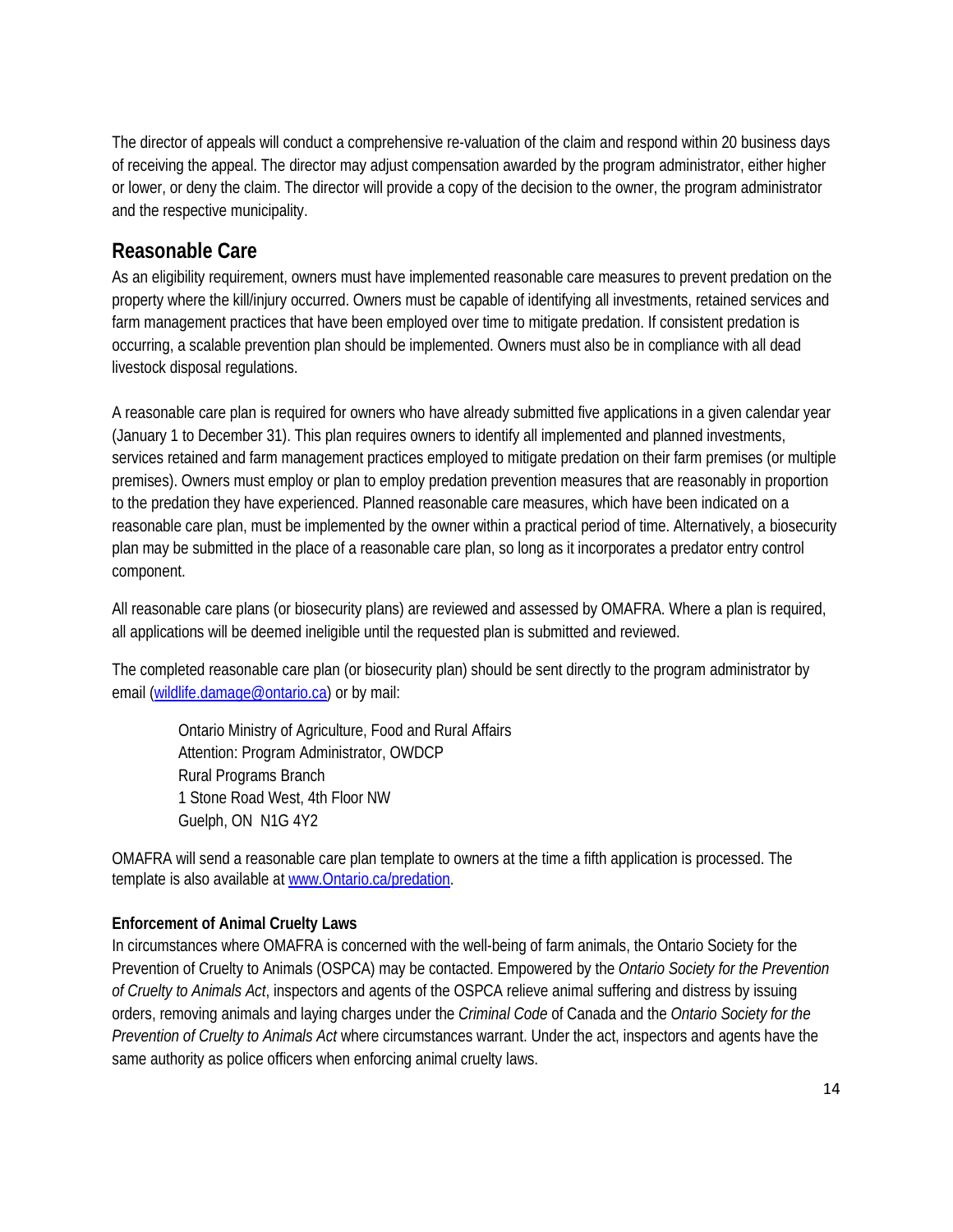**Ontario Farm Animal Care Helpline Services:**This helpline can provide assistance to farmers (of beef cattle, dairy cattle, pigs, rabbits, chickens and turkeys) who are unwilling or unable to maintain acceptable conditions for their farm animals (or if you are a farmer experiencing difficulties) and concerns will be relayed to the appropriate group. The phone number is 519-837-1326. More information can be found online a[t www.farmfoodcareon.org.](http://www.farmfoodcareon.org/)

# <span id="page-14-0"></span>**Maximum Compensation Values**

| <b>Species</b>                       | Maximum Amount (\$) Per<br>Unit |
|--------------------------------------|---------------------------------|
| Alpaca                               | 8,000                           |
| Bison bull, one year and older       | 4,000                           |
| Bison, all other                     | 2,500                           |
| Cattle, registered                   | 8,000                           |
| Cattle, non-registered               | 4,000                           |
| Deer Buck, one year and older        | 8,000                           |
| Deer, all other                      | 4,000                           |
| Donkey                               | 5,000                           |
| Elk Bull, one year and older         | 8,000                           |
| Elk, all other                       | 4,000                           |
| Emu                                  | 500                             |
| Fox                                  | 1,500                           |
| Fisher                               | 250                             |
| Goat, non-registered                 | 600                             |
| Goat, registered                     | 1,000                           |
| Horse                                | 8,000                           |
| Llama                                | 8,000                           |
| Lynx                                 | 2,000                           |
| Marten                               | 250                             |
| Mink                                 | 150                             |
| Mule                                 | 5,000                           |
| Ostrich                              | 3,000                           |
| Rabbit Breeders, for meat production | 40                              |
| Rabbit, all other                    | 30                              |
| Raccoon                              | 75                              |
| Rhea                                 | 1,500                           |
| Sheep, registered                    | 1,200                           |
| Sheep, non-registered                | 500                             |
| Swine, registered                    | 5,000                           |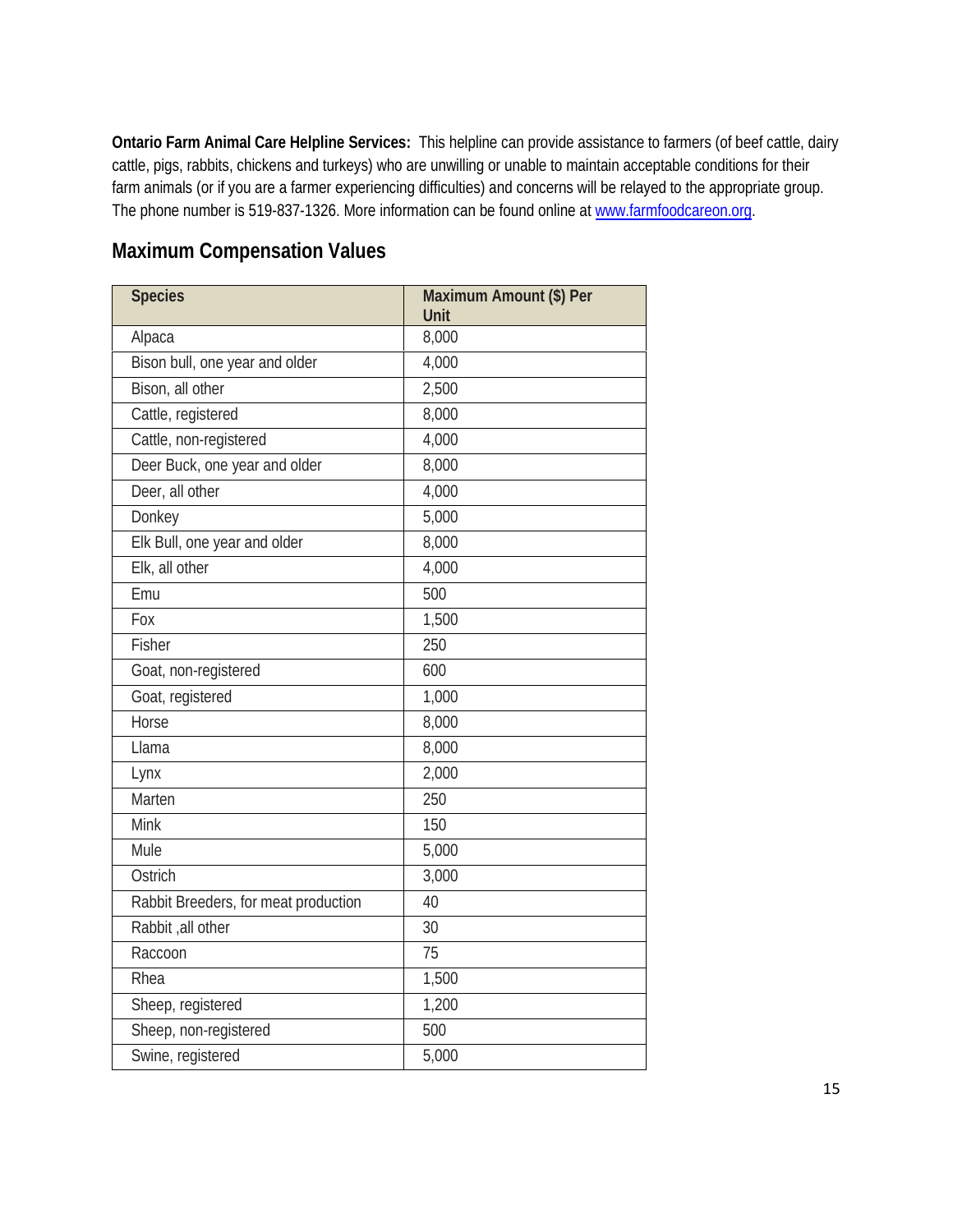| Swine, non-registered |  |
|-----------------------|--|
|                       |  |

| <b>Species</b>                                                                                                                                                                                                                                                                       | Maximum Amount (\$) |
|--------------------------------------------------------------------------------------------------------------------------------------------------------------------------------------------------------------------------------------------------------------------------------------|---------------------|
| Chicken, for egg production                                                                                                                                                                                                                                                          | 30                  |
| Chicken, parent breeder for egg<br>production                                                                                                                                                                                                                                        | 60                  |
| Chicken, parent breeder for meat<br>production                                                                                                                                                                                                                                       | 60                  |
| Chicken, grandparent breeder for egg<br>production                                                                                                                                                                                                                                   | 120                 |
| Chicken, grandparent breeder for meat<br>production                                                                                                                                                                                                                                  | 100                 |
| Chicken, all other                                                                                                                                                                                                                                                                   | 20                  |
| Chicken, primary breeder foundation stock                                                                                                                                                                                                                                            | 1,200               |
| Goose, for meat production                                                                                                                                                                                                                                                           | 40                  |
| Goose, parent breeder                                                                                                                                                                                                                                                                | 100                 |
| Goose, grandparent breeder                                                                                                                                                                                                                                                           | 300                 |
| Turkey, for meat production                                                                                                                                                                                                                                                          | 70                  |
| Turkey, parent breeder                                                                                                                                                                                                                                                               | 250                 |
| Turkey, grandparent breeder                                                                                                                                                                                                                                                          | 700                 |
| Turkey, primary breeder foundation stock                                                                                                                                                                                                                                             | 1,050               |
| Duck, for meat production                                                                                                                                                                                                                                                            | 28                  |
| Duck, for egg production                                                                                                                                                                                                                                                             | 60                  |
| Duck, parent breeder                                                                                                                                                                                                                                                                 | 85                  |
| Duck, grandparent breeder                                                                                                                                                                                                                                                            | 250                 |
| Bobwhite, northern<br>Grouse, ruffed<br>Grouse, sharp-tailed<br>Grouse, spruce<br>Partridge, gray (Hungarian)<br>Pheasant, ring-necked<br>Ptarmigan, rock<br>Ptarmigan, willow<br>Turkey, wild<br>These species are game birds pursuant to<br>a license under Schedule 3 of the Fish | 500                 |
| and Wildlife Conservation Act, 1997.                                                                                                                                                                                                                                                 |                     |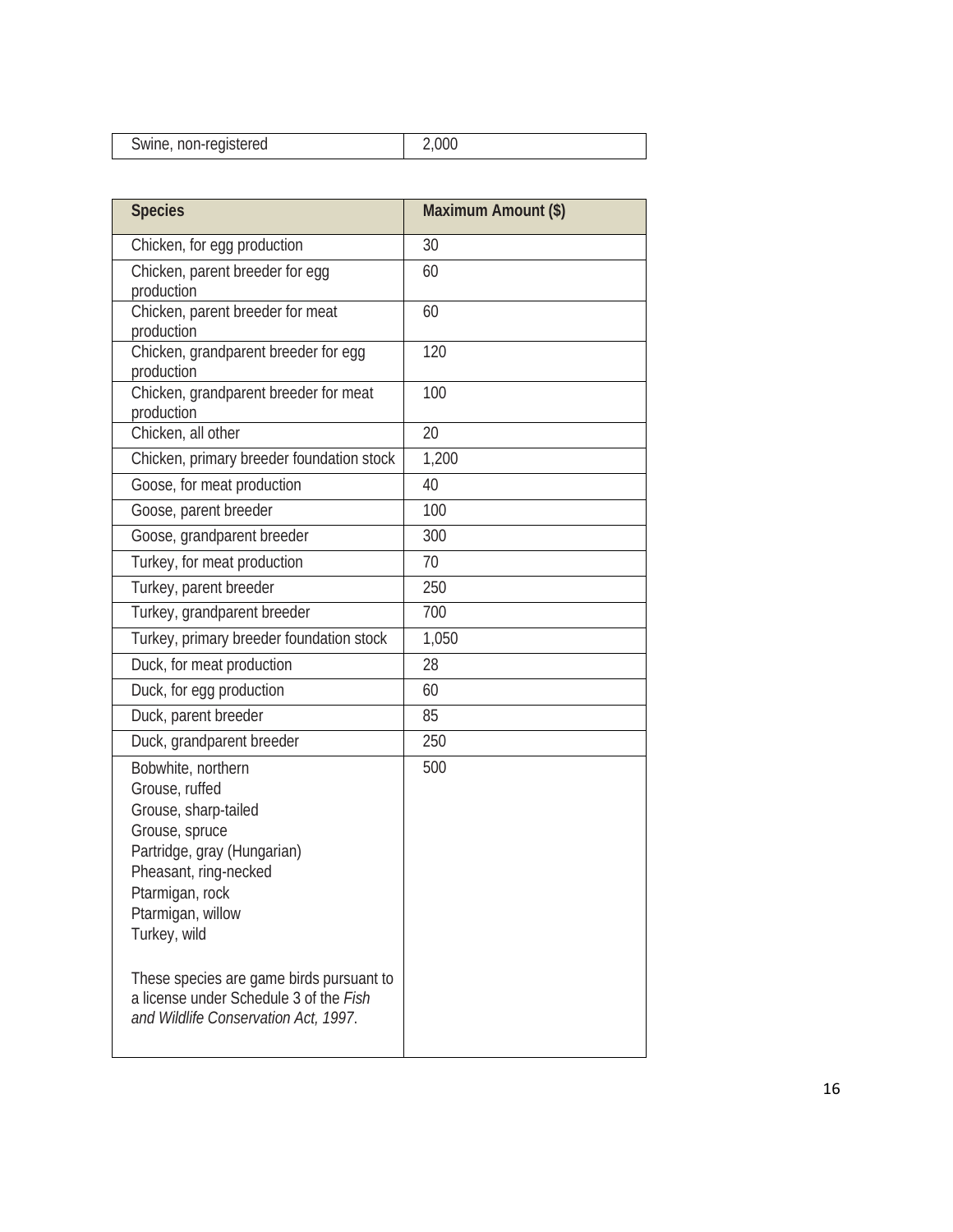# <span id="page-16-0"></span>**Determining Beehive, Bee Colony and Beehive-related Equipment Values**

The bee investigator will determine the FMV of damaged beehive, bee colony or beehive-related equipment and use that to calculate the value of a claim under this program.

The maximum compensation for a bee colony is \$150.

The maximum compensation for beehive-related equipment is \$100.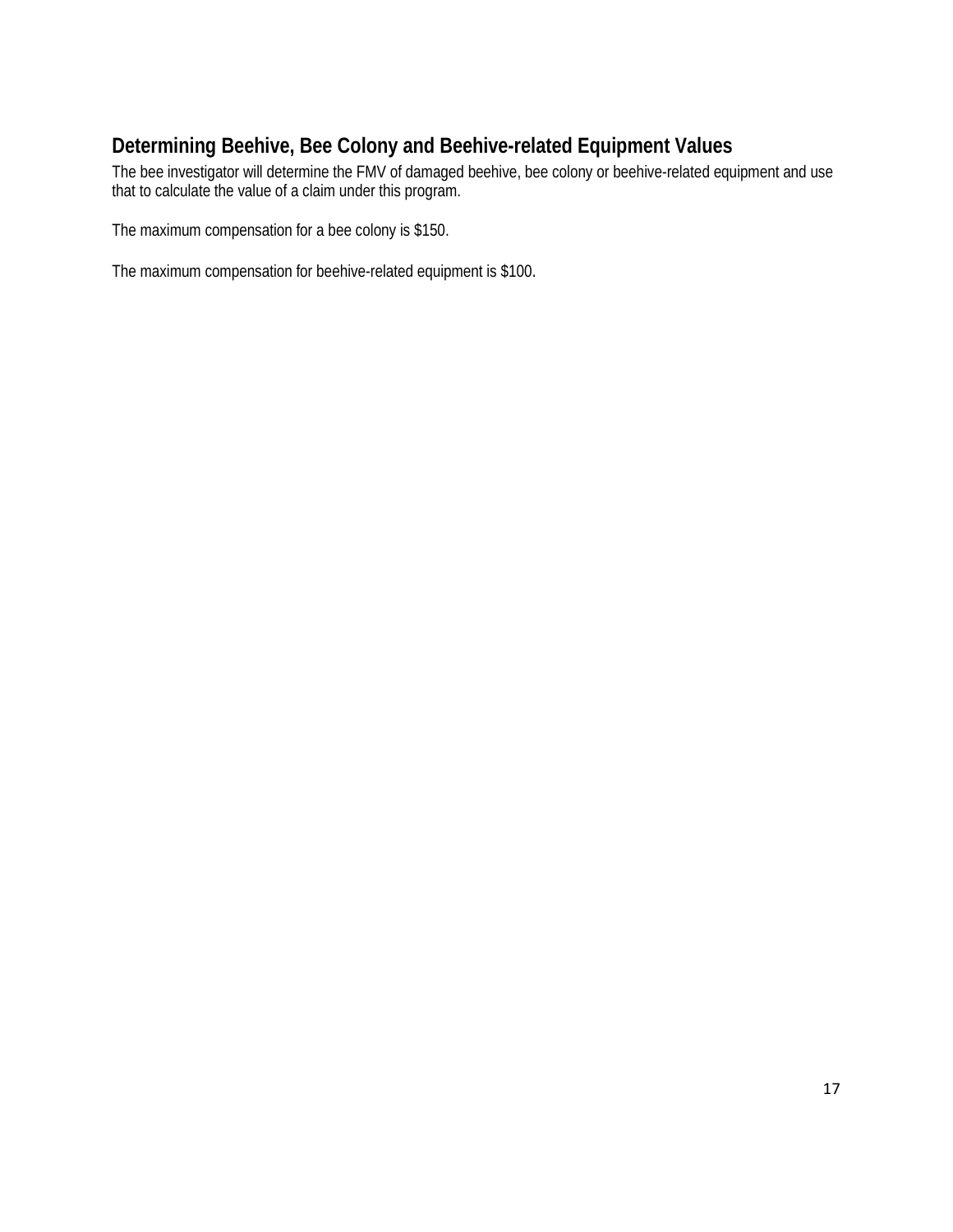# <span id="page-17-0"></span>**Program Definitions**

Note that the definitions below appear in upper and lower case throughout the document.

**"Beehive"** means the habitation or dwelling place constructed for a bee colony.

**"Bee colony"** means a colony of bees maintained for the production of honey.

**"Beehive-related equipment"** means equipment normally associated with operating a beehive.

**"Bee investigator"** means a person or persons appointed by the Minister to act as an investigator for the purposes of determining damage to beehives, bee colonies and/or beehive-related equipment under the program.

**"Biosecurity plan"** means documented management strategies developed to prevent the entry and spread of disease.

**"Business day"** means any working day, Monday to Friday inclusive, but excluding statutory and other holidays on which the Government of Ontario has elected to be closed for business.

**"Damage"** means the partial destruction of beehive-related equipment and construction materials normally associated with operating a beehive.

**"Director"** means an individual appointed by the minister to hear appeals under the program.

**"Fair market value"** or **"FMV"** means the average value an owner might receive for an animal with specific characteristics, such as age and weight. In most cases this will be represented by the standardized compensation rates provided by OMAFRA.

**"Farm Business Registration Number" or "FBRN"** means the registration number that farm operations with a gross farm income of \$7,000 or more are required to acquire under the *Farm Registration and Farm Organizations Funding Act*.

**"Injured"** in respect to livestock or poultry means physically wounded.

**"Injury"** has a corresponding meaning to injured.

**"Livestock"** includes mammals kept or raised on a farm for agricultural purposes and that are designated by the minister in section Eligible Livestock Species of these program guidelines.

**"Minister"** means the Minister of Agriculture, Food and Rural Affairs or such other minister who may be designated from time to time as the responsible minister in relation to the *Ministry of Agriculture, Food and Rural Affairs Act* or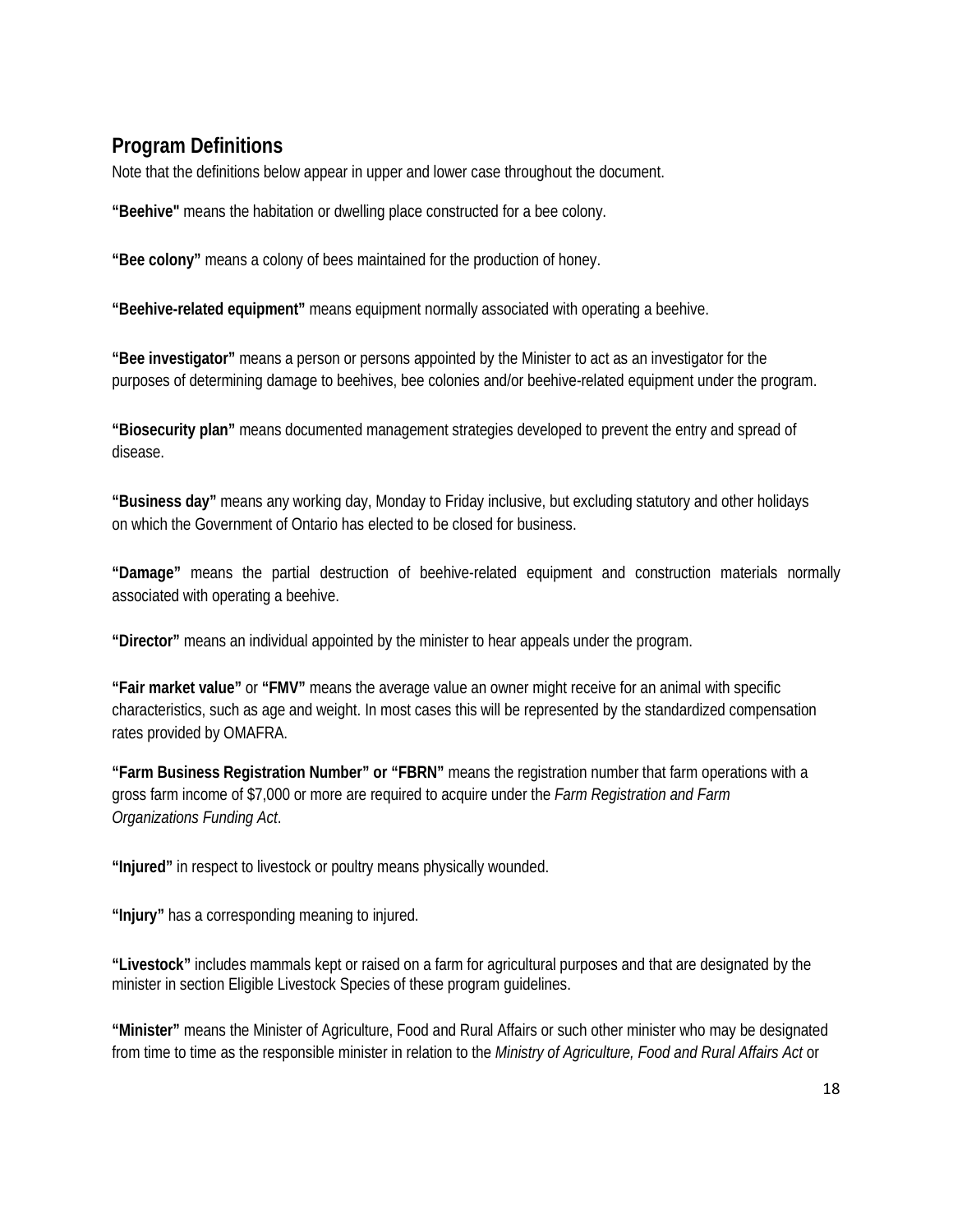the program, as the case may be, in accordance with the *Executive Council Act* or any other act of the Ontario legislature that allows another minister to be designated as the responsible minister, unless the context indicates otherwise.

**"Ministry"** means the Ministry of Agriculture, Food and Rural Affairs or such other ministry that has been designated as being responsible for this program, unless the context indicates otherwise.

**"Municipal investigator"** means a person or persons appointed by a municipality to investigate injury or death to livestock and/or poultry caused by wildlife as set out in section 7(6) of the *Ministry of Agriculture, Food and Rural Affairs Act*.

**"OIC"** means the Order in Council 502/2016.

**"Owner"** means a person who owns the livestock and/or poultry that has been injured or killed as a result of wildlife or whose beehives, bee colonies and/or beehive-related equipment has been damaged as a result of wildlife; they are the applicant to the program, and the person to whom a taxable income receipt is issued.

**"Ontario Regulation 106/09"** means Ontario Regulation 106/09 - Disposal of Dead Farm Animals, as amended, made under the *Nutrient Management Act*, 2002, S.O. 2002, c. 4, as amended.

**"Person"** for the purposes of this program guideline includes an individual, sole proprietor, corporation, partnership and unincorporated association.

**"Plan"** means a reasonable care plan.

**"Poultry"** includes domesticated fowl kept or raised on a farm for agricultural purposes and that are designated by the minister in the section Eligible Livestock Species of these program guidelines.

**"Premises identification"** means the assignment of one unique premises identification number based on national standards to a single land parcel that has been registered, characterized and validated.

**"Program administrator"** means an individual appointed by the minister for the purposes of administering the program.

**"Program"** means the Ontario Wildlife Damage Compensation Program.

**"Program guidelines"** means any written documents setting out the criteria governing the operation of the program and posted to the ministry's website.

**"Reasonable care"** means predation prevention measures, which align with livestock, poultry or honey bee industry best management practices, have been implemented by the producer on the property where predation occurred.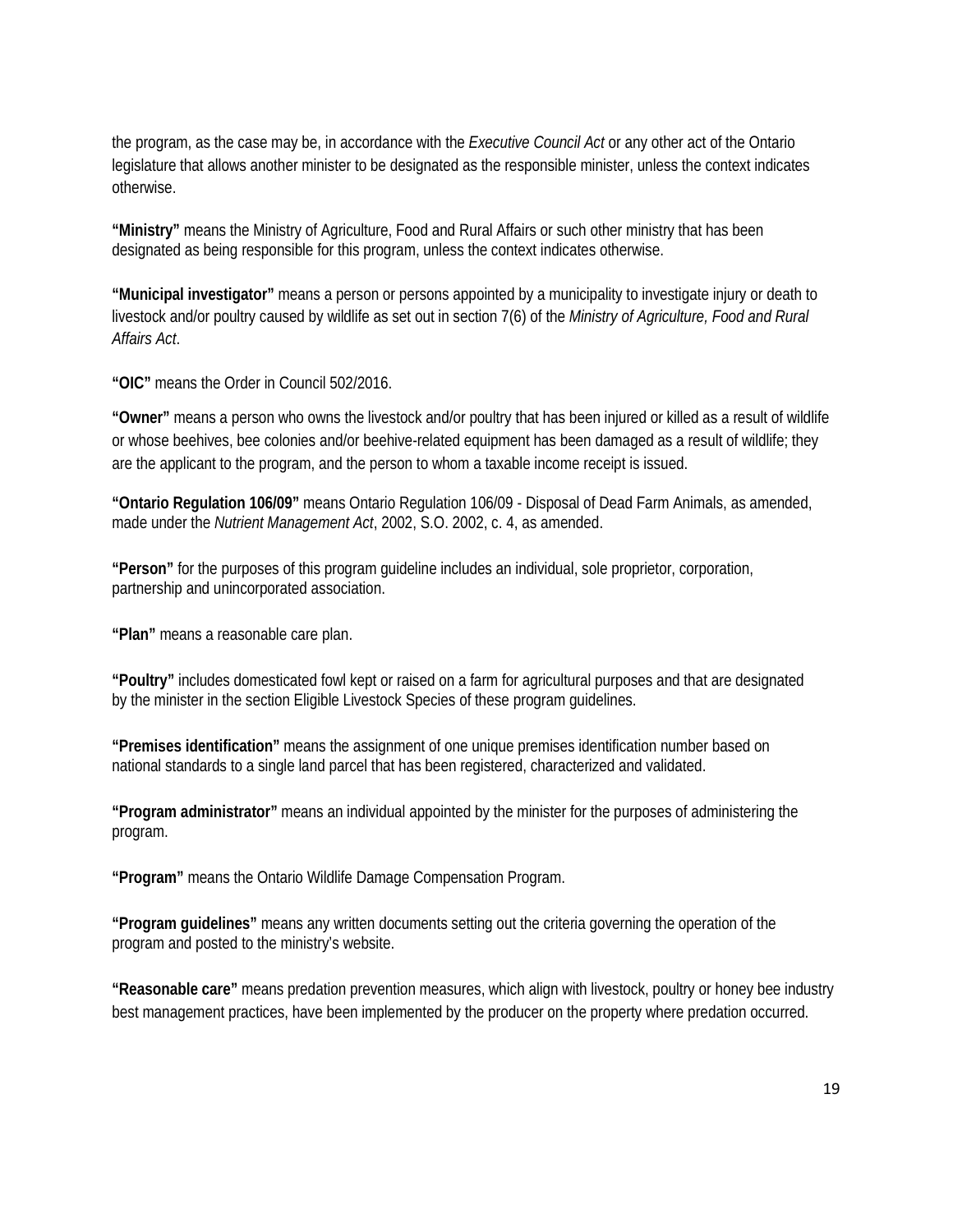**"Registered livestock"** means livestock that are registered with the appropriate breeding association for that species of livestock.

**"Sufficient evidence"** means evidence which allows the municipal investigator and the program administrator to determine that a predator was the primary cause of death/injury to healthy livestock and that the predator involved is eligible under the program guidelines. Photographic evidence of each carcass is required.

**"Territory without municipal organization investigator"** means a person or persons appointed by the minister to act as investigator for territories without municipal organization for the purposes of this program.

<span id="page-19-0"></span>**"Wildlife"** means undomesticated animals as designated by the Minister as outlined in the section Eligible Wildlife Species within these program guidelines.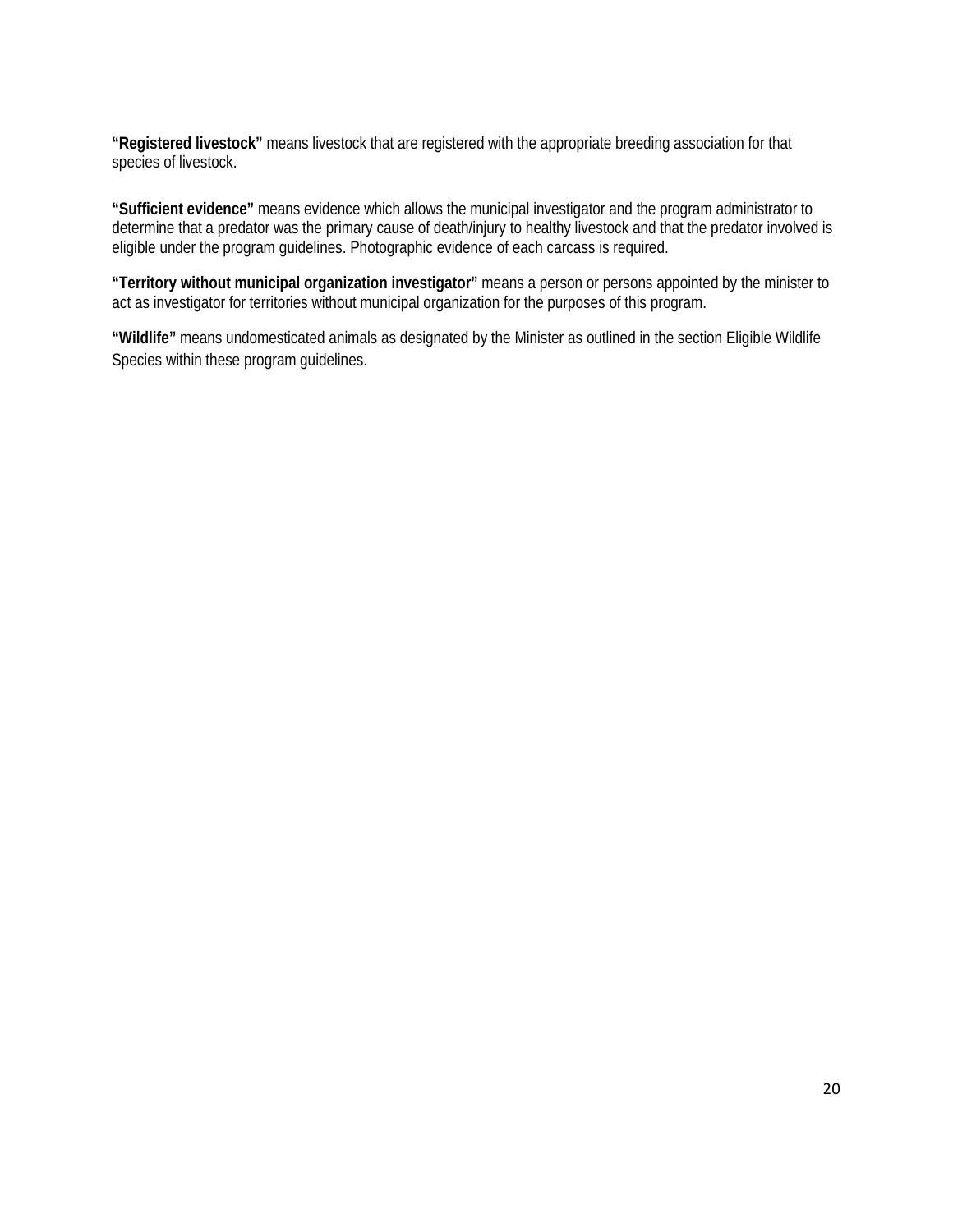# **APPENDICES**

# **Appendix A – Steps to Take If You Suspect Your Livestock or Poultry are Injured or Killed by Wildlife**

- Notify your local municipality within 48 hours of discovering the injury or death of your livestock or poultry. If you are located in a territory without a municipal organization, call OMAFRA at 1-877-424-1300 to contact the territorial investigator.
- **Seek veterinary care**: If an animal sustained an injury, immediately seek veterinary care or other humane treatment options to prevent further suffering. Veterinary care costs are eligible under this program up to the FMV of the livestock. All receipts and invoices should be saved and submitted with the application.
- **Preserve the injury/kill site**: Do not move, destroy or dispose of the carcass(es) or injury/kill-site evidence until the municipal or territorial investigator has investigated and agrees it/they can be destroyed or disposed of. An exception will be made if this contravenes Ontario Regulation 106/09 of the *Nutrient Management Act, 2002.*
	- o Suggested methods of preserving the site include avoid walking in or around the area, placing a tarp over the carcass(es), adding lime around the site, and taking photos of the injuries/carcass(es) and scene.
- As part of the application process, the following information will be required to complete a claim:
	- A valid FBRN, approved documentation confirming an FBRN exemption, or a confirmation letter provided by the Indian Agricultural Program of Ontario (IAPO).
	- A valid premises identification (PID) number for the site where the kill or damage occurred or a confirmation letter provided by the Indian Agriculture Program of Ontario (IAPO).
	- Owner signature on the application certifying the information provided is true and accurate to the best of his or her knowledge.
	- Indicate on the application whether you wish to provide additional evidence and/or documentation.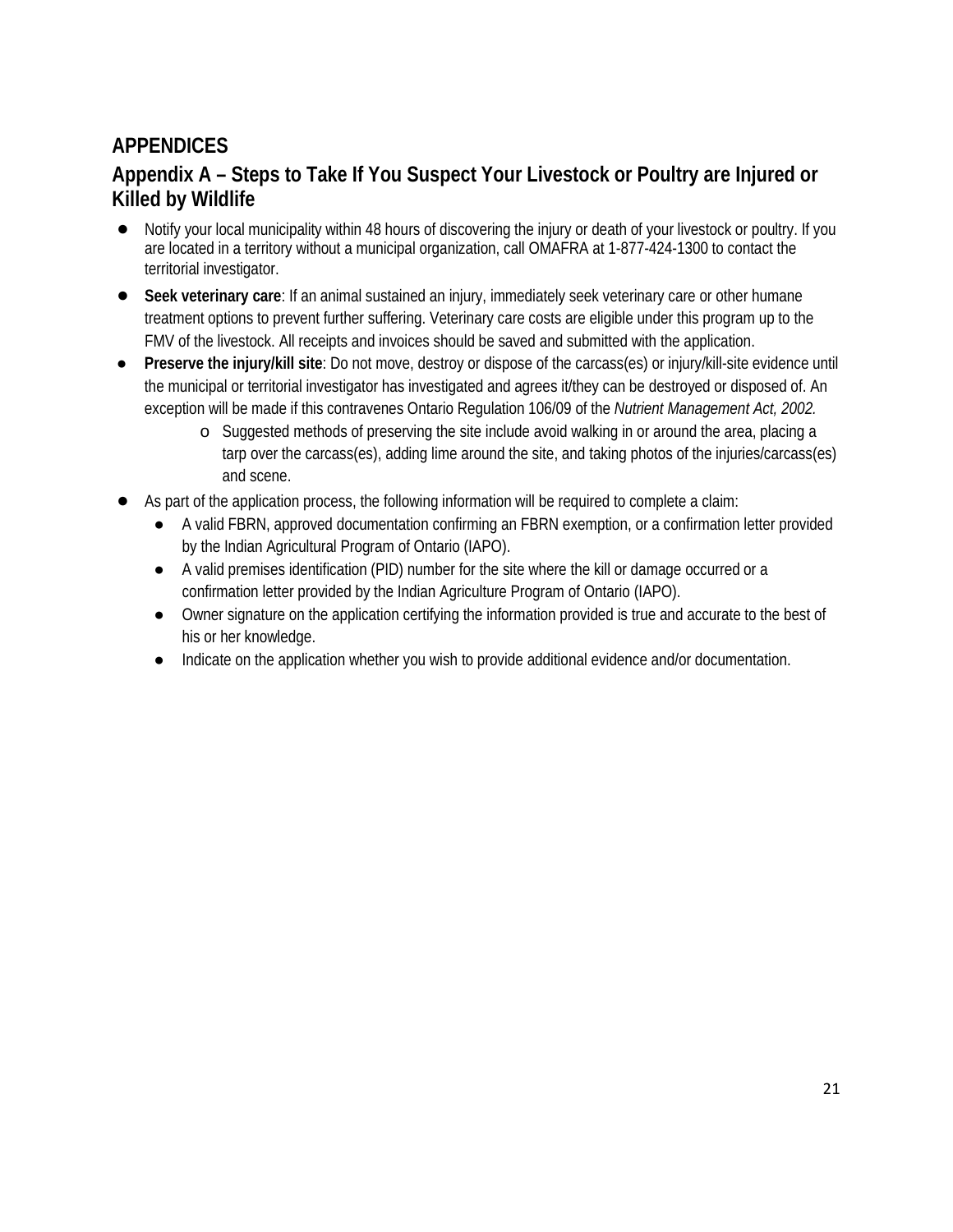# **Appendix B – Steps to Take If You Suspect Your Bee Colonies, Beehives and/or Beehive-related Equipment Have Been Damaged By Wildlife**

- Notify either OMAFRA (1-877-424-1300) or the bee investigator within two business days of discovering the damage to beehive, bee colony or beehive-related equipment.
- Preserve the site: Do not move, destroy or dispose of the beehive, bee colonies or beehive-related equipment until the bee investigator has seen the evidence and agrees it can be destroyed or disposed of.
	- o Suggested methods of preserving the site include avoid walking in or around the area, placing a tarp over the damaged equipment, and taking photos of the scene.
- As part of the application process, the following information will be required:
	- A valid beekeeper ID registered under the *Bees Act*.
	- A Canada Revenue Agency business number. Compensation received under the program is considered taxable income by Canada Revenue Agency. OMAFRA will issue Statement of Farm Support Payments (AGR1) for income tax purposes.
	- Owner signature on the application certifying the information provided is true and accurate to the best of his or her knowledge.
	- Indicate if you will be submitting additional evidence relevant to the application assessment and valuation process.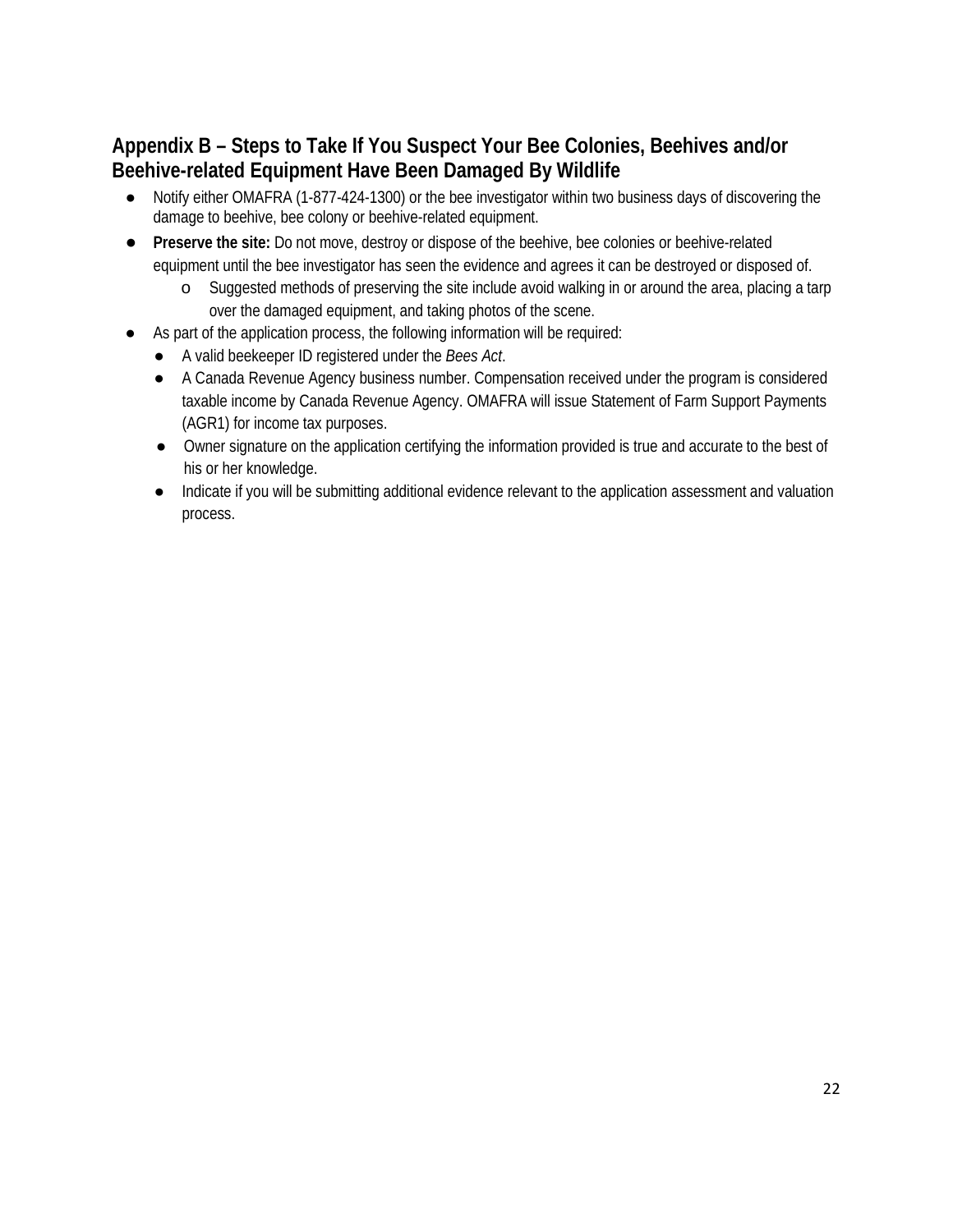# **Appendix C - Completing an Application for the Livestock or Poultry Owner**

The municipal or territorial investigator must complete a program application within 72 hours of being notified of a kill or injury. The municipal or territorial investigator must record all evidence collected through the investigation as well as any information provided by the owner. It is the program application and any additional relevant documentation provided by the owner that will be used by the program administrator to assess the eligibility of the application and the value of the compensation for the damages.

All sections of the program application form (steps one to ten) must be completed. If OMAFRA receives an incomplete application, the municipality will be informed and given 15 business days to provide the necessary information. Incomplete applications will be declined after this period.

### **Step 1 – Owner Identification and Basic Eligibility Requirements (to be completed by owner)**

- Contact information for the livestock or poultry owner.
- Owner's business number
	- o The Canada Revenue Agency (CRA) business number should correspond to the one used to declare the owner's farming income to the CRA. If the owner does not have a CRA number and compensation for damages is approved, a social insurance number (SIN) must be provided to the municipality and/or OMAFRA upon request, for income tax purposes.

**Canada Revenue Agency Business Number**: a nine-digit business identifier used in Canada to which clients can register program accounts with the CRA. The program account number consists of three parts: the business number, the two-letter program identifier, and the four-digit reference number. Visit this website for more information[: www.cra-arc.gc.ca/E/pub/tg/rc2/README.html.](http://www.cra-arc.gc.ca/E/pub/tg/rc2/README.html)

- A valid FBRN associated with the owner:
	- o An FBRN is a six- to seven-digit number and identifies farm businesses that have declared gross farm income of \$7,000 or more for income tax purposes. Farm businesses are required by legislation to register each year for an FBRN with Agricorp at 1-888-247- 4999. There is an annual fee.
	- o The owner may qualify for an exemption from the FBRN. Acceptable exemptions include:
		- Religious Exemption: Requires a copy of the religious exemption letter as provided by the Agriculture, Food and Rural Affairs Appeal Tribunal (AFRAAT).
		- Cultural Exemption for First Nations producers: requires a letter from the Indian Agriculture Program of Ontario (IAPO) verifying the farm business operates in the First Nations community.
		- Gross Farm Income Exemption Certificate: granted by OMAFRA.
- Premises identification (PID) number:
	- $\circ$  A PID number is a unique identifying number assigned to a parcel of land that is the site of the injury or kill location.
	- o PID numbers begin with "ON," followed by seven (7) digits.
	- o It's free and quick to obtain a PID number. Visit www.ontarioppr.com or call 1-855-697-7743.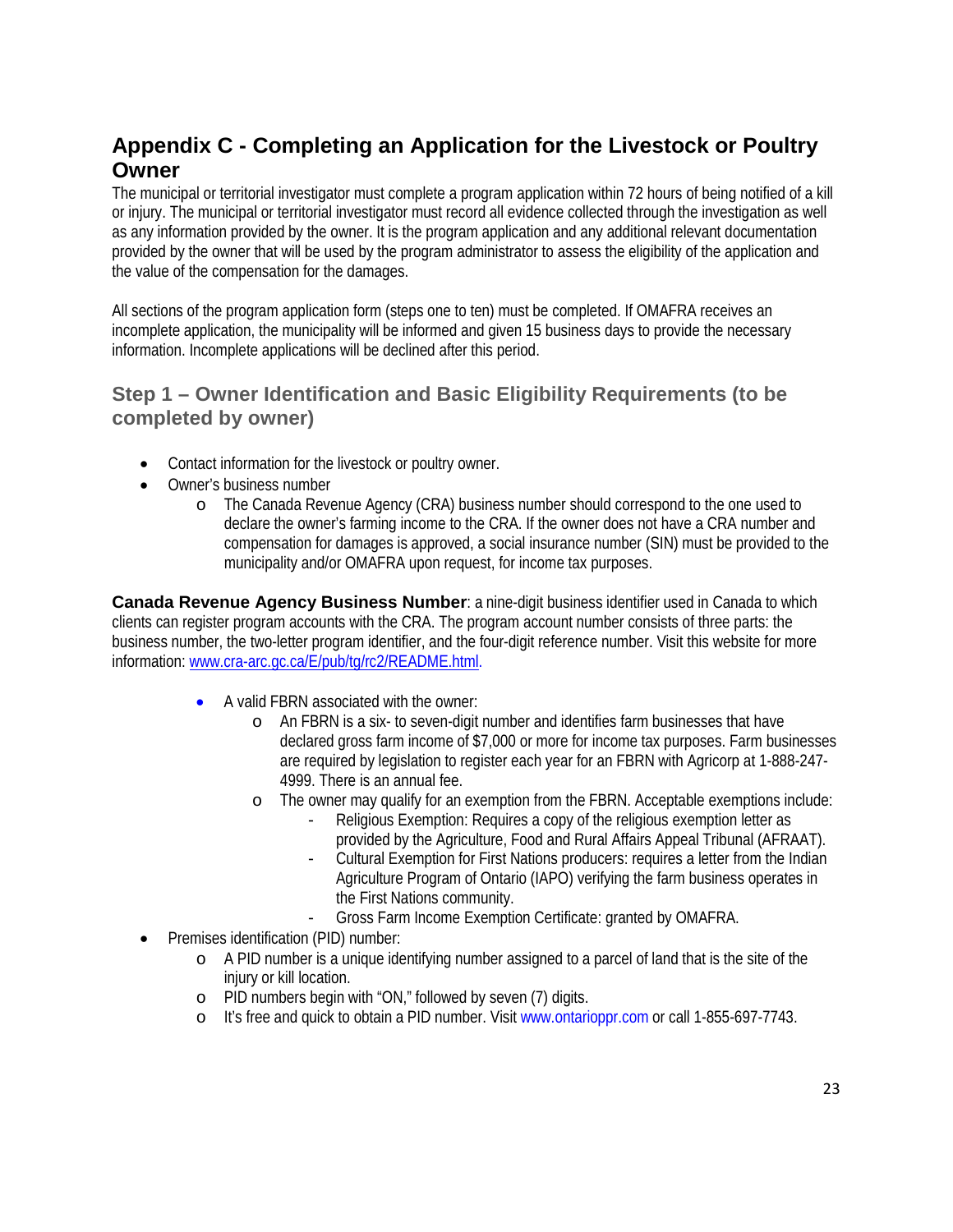# **Municipal or Territorial Investigator Report**

### **Step 2 – Investigator Information**

• Contact information for the municipal/territorial investigator.

# **Step 3 – Description of Damages Incurred**

A) Indicate the type of damages being reported and the date on which the incident occurred.

B) Describe the injuries

- Include a description of the injuries and/or wounds sustained (includes evidence of bite marks, wounds, lacerations, bleeding, bruising, position of carcass, etc.).
- Describe the location where the incident occurred and any evidence of a predatory struggle (includes blood splatters and trails, drag marks, torn-up earth or vegetation, etc.).
- Attach additional sheet(s) if needed.

C) Photos

- Provide three to six digital colour photos per individual livestock or poultry.
- Include photos of the injuries and/or wounds sustained (e.g., bite marks, wounds, lacerations, bleeding, bruising, etc.).
- Photos of the location where the incident occurred are also required including any evidence of a predatory struggle (e.g., blood splatters and trails, drag marks, torn-up earth or vegetation, etc.).
- Additional photos taken by the owner, if they are colour and relevant to the incident, can be submitted as supplementary evidence and should be labelled as being taken by the owner.

## **Step 4 – Description of Predator**

- Identify the wildlife species.
- Outline site evidence to support wildlife identification (e.g., tracks, killing wounds, damages incurred).

## **Step 5 – Description of Injured or Killed Species**

The information reported in the table will be used to calculate the value of the predated animal. The municipal/territorial investigator must include:

- Quantity of head/poultry
- Sex
- Species type (one per row)
- Estimated live weight (one weight per row)
- Age
- Premium (if applicable)
- Investigator declaration: indicate whether sufficient evidence has been found to determine that the livestock or poultry death/injury was caused by wildlife.
- Evidence of predation:
	- o Indicate if the carcass(es) or injured animal(s) being claimed is/are on site and can be directly assessed.
	- o indicate if the available evidence meets OMAFRA's minimum standards of evidence by checking the applicable boxes provided.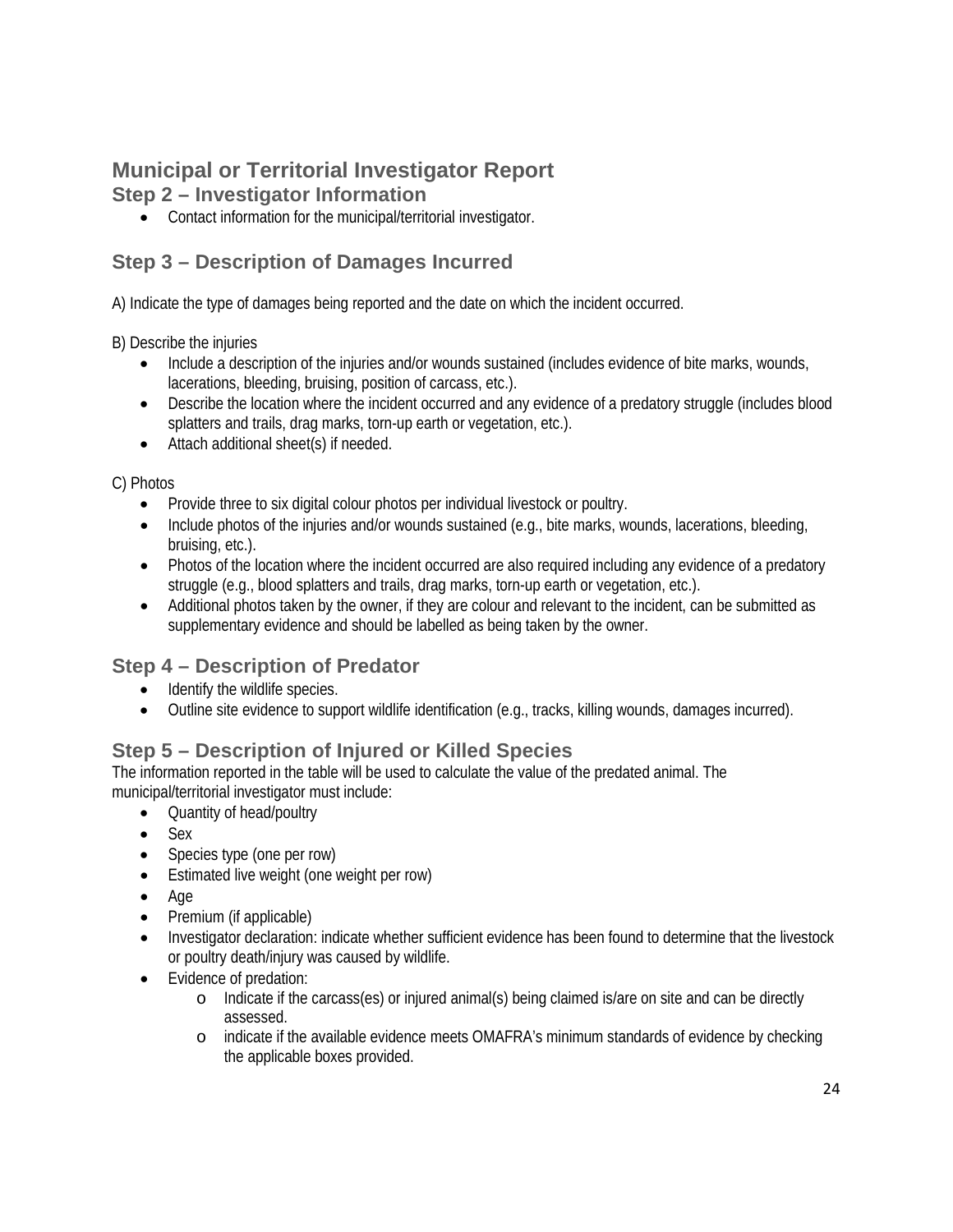Request for premiums: owners may request a premium if they possess the required supporting documentation, such as breeding records or registration documents, to substantiate their request (see section Assigning Compensation in these program guidelines). Please indicate which premium is being applied for and provide the required documentation to support the premium.

### **Step 6 – Reasonable Care**

The following information will be used to assess whether reasonable efforts have been taken to prevent the incidence(s) of injury or death of livestock or poultry:

- Herd/flock size
- Health condition of herd/flock
- Breeding season
- Dead livestock disposal practices
- Livestock inspection frequency
- Fencing type and condition
- Presence of a quard animal
- Investigators findings regarding reasonable care

After receiving five applications within one calendar year (January 1 to December 31), OMAFRA will require a detailed reasonable care plan (or biosecurity plan) be submitted and reviewed in order for future claims to be considered complete and eligible. Please use the following link for the reasonable care plan template: [www.ontario.ca/predation.](http://www.ontario.ca/predation)

#### **Step 7 – Municipal Investigator Declaration and Signature**

The municipal or territorial investigator must make a declaration as to the findings of their investigation. The signature of the investigator is also required.

#### **Step 8 – Livestock or Poultry Owner Declaration and Signature**

The owner must agree to the terms and conditions of the program and attest to the information contained in the application by signing the application. As part of step eight, the owner must also indicate whether the owner wishes to provide additional evidence.

Additional evidence or documentation must support the evidence provided by the municipal investigator and be submitted directly to the municipality within seven business day of the municipal investigator visiting the kill/injury site. Relevant third-party-issued documentation will be accepted as additional evidence. Acceptable evidence may include photos, purebred documentation (certificate of registration), veterinary reports and paid receipts, breeding records (or equivalent documentation), pregnancy scanning data, and sales receipts for other breeding livestock not captured in the standardized valuation tables.

Owners from territories without a municipal organization may submit additional evidence to the territorial investigator who will provide it to the program administrator or via email (wildlife.damage@ontario.ca) or mail:

Ontario Ministry of Agriculture, Food and Rural Affairs Attention: OWDCP Program Administrator 1 Stone Road West, 4th Floor NW Guelph, ON N1G 4Y2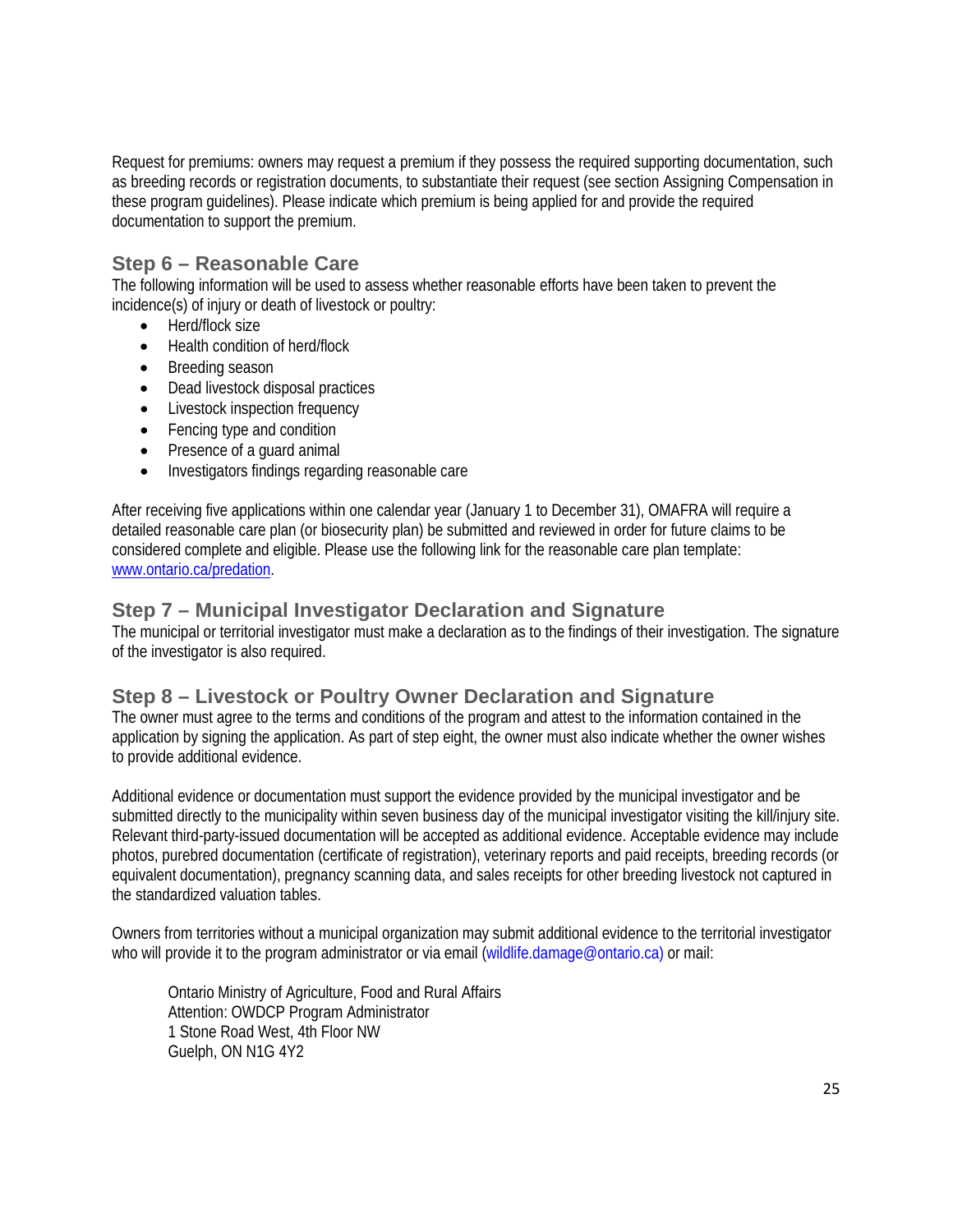# **Step 9 - Submitting the Program Application (To be completed by Municipal Official**

The municipal clerk or territorial investigator in the case of territories without a municipal organization will review the application and ensure the following:

- The application is complete.
- The municipal investigator and the owner have signed the application.
- All required supporting documentation has been provided (e.g., three to six colour photos of each animal, purebred documentation).
- If the owner indicated in step eight that they wished to provide additional evidence, and that evidence was provided within seven business days of the investigation, it has been included.

All claims are to be submitted to OMAFRA via email [\(wildlife.damage@ontario.ca\)](mailto:wildlife.damage@ontario.ca) or mail:

Ontario Ministry of Agriculture, Food and Rural Affairs Attention: OWDCP Program Administrator 1 Stone Road West, 4th Floor NW Guelph, ON N1G 4Y2

### **Step 10 – Municipal Declaration and Signature**

If applicable, the municipal clerk must review and certify that the information provided in the application form is true and accurate to the best of his or her knowledge. This step is not required in unorganized territories.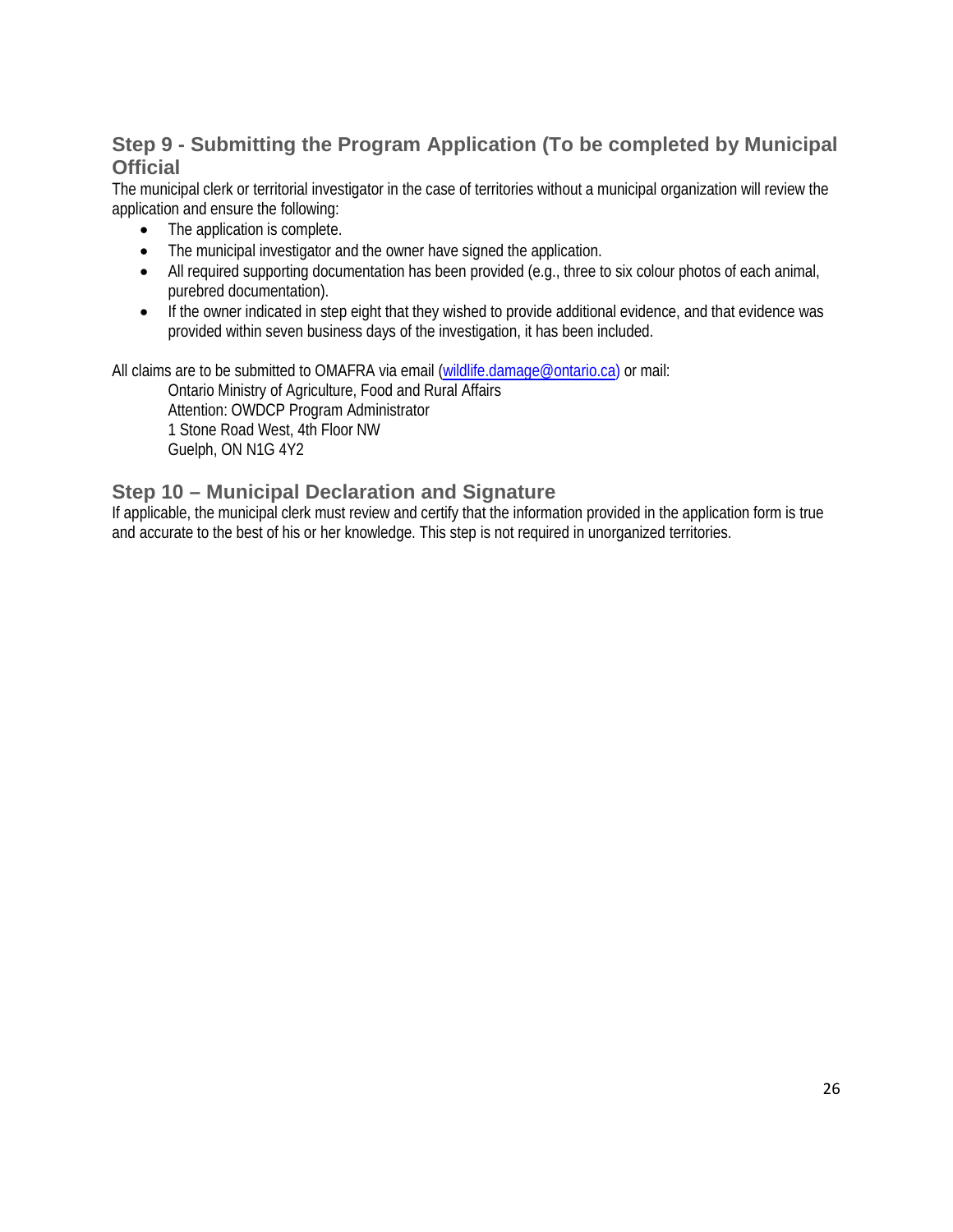# **Appendix D – Completing an Application for Beekeepers**

The bee investigator must complete an application within two days of being notified of the loss or damages. The bee investigator must record all the evidence collected through the investigation as well as any information provided by the owner. It is the program application, and any additional relevant documentation provided by the owner, that will be used by the program administrator to assess the validity of the application and the value of the compensation for the damages.

All sections of the application (steps one to nine) must be completed. If OMAFRA receives an incomplete application, the bee investigator will be informed and given 15 business days to provide the necessary information. Incomplete applications will be declined after this period.

# **Step 1 – Beekeeper Identification & Basic Eligibility Requirements (To be completed by owner)**

- Contact information for the beekeeper.
- Owner's business number:
	- o The CRA business number should correspond to one used to declare the owner's farming income to CRA. If the owner does not have a CRA number and is approved for funding, a Social Insurance Number (SIN) must be sent to OMAFRA for income tax purposes.

**Canada Revenue Agency Client Number:** a nine-digit business identifier used in Canada to which clients can register program accounts with the CRA. The program account number consists of three parts: the business number, the two-letter program identifier, and the four-digit reference number. For more information, visit [www.cra](http://www.cra-arc.gc.ca/E/pub/tg/rc2/README.html)[arc.gc.ca/E/pub/tg/rc2/README.html.](http://www.cra-arc.gc.ca/E/pub/tg/rc2/README.html)

- A valid FBRN associated with the owner:
	- o An FBRN is a six- to seven-digit number that identifies farm businesses that have declared gross farm income of \$7,000 or more for income tax purposes. Farm businesses are required by legislation to register each year for an FBRN with AgriCorp by calling 1-888-247-4999. There is an annual fee.
	- o You may qualify for an exemption from the FBRN. Acceptable exemptions include:
		- Religious Exemption: requires a copy of the religious exemption letter as provided by the Agriculture, Food and Rural Affairs Appeal Tribunal (AFRAAT).
		- Cultural exemption for First Nations producers: requires a letter from the Indian Agriculture Program of Ontario (IAPO) verifying the farm business operates in the First Nations community.
		- Gross Farm Income Exemption Certificate: granted by OMAFRA.
- Beekeeper ID number:
	- o Beekeepers or owners of beekeeping equipment are required by legislation to register each year for a beekeeper ID number. A beekeeper ID number can be obtained by contacting the Provincial Apiarist via mail, fax or email:

Ontario Ministry of Agriculture, Food and Rural Affairs Animal Health and Welfare branch 1 Stone Road West, 5th Floor NW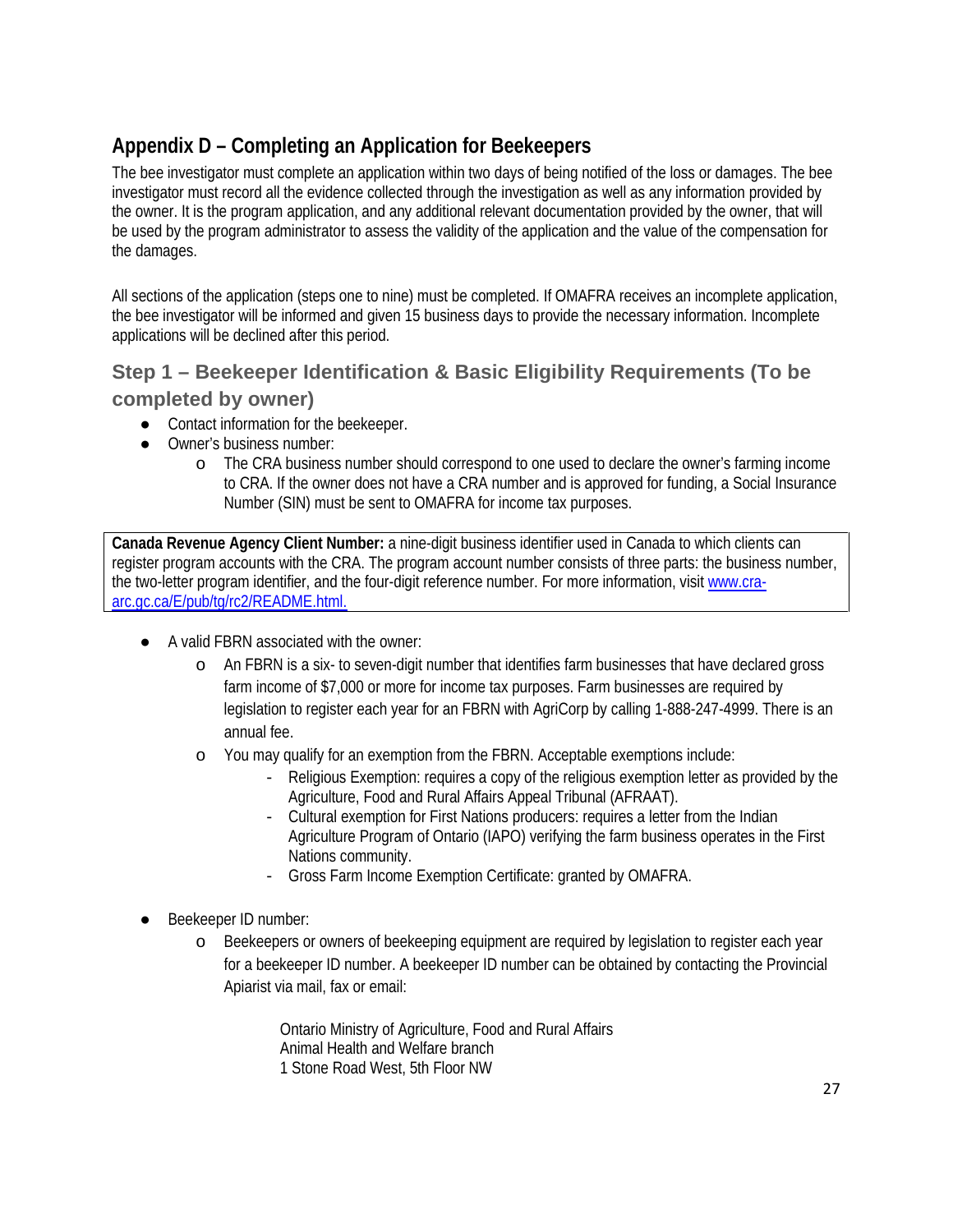Guelph, ON N1G 4Y2 Fax: 519-826-4375 E-mail: [apiary@ontario.ca](mailto:apiary@ontario.ca)

- **Premises identification number** 
	- o A premises identification (PID) number is a unique identifying number assigned to a parcel of land that is the site of the injury or kill location. PID numbers begin with "ON," followed by seven digits
	- o It's free and quick to obtain a Premises ID. Visit the following website [www.ontarioppr.com](https://www.ontarioppr.com/home_en.html?font=M) or call 1-855-697-7743 for more information.

### **Bee Investigator Report**

### **Step 2 – Bee Investigator Information**

o Contact information for the bee investigator.

### **Step 3 – Description of Bee Colony, Hive and Equipment Damages**

A) Indicate which aspect of the operation sustained the damages.

B) Describe the damages:

- Indicate the type of damages incurred
- Indicate the date the damage/destruction occurred

C) Photos

- Provide three to six digital colour photos per damaged beehive, bee colony, or piece of beehive-related equipment.
- Include photos that show the relevant surroundings of where the damage occurred (e.g., fencing, attack site and structures).
- Additional photos taken by owner, if they are colour and relevant to the incident, can be submitted as supplementary evidence.

D) Declaration by the bee investigator

The bee investigator must assess whether sufficient evidence exists to determine that the beehive, bee colony or beehive-related equipment was damaged due to wildlife.

### **Step 4 – Data Collection**

The information reported in the table will be used to calculate the value of the damage incurred. The bee investigator must assess:

- The value of the beehive and beehive-related equipment damages
- The number of bee colonies damaged
- The value of the bee colonies damaged
- The total compensation that can be applied for

### **Step 5 – Description of Predator**

- Identify the wildlife species.
- Outline site evidence to support wildlife identification (e.g., tracks, droppings, type of damages).